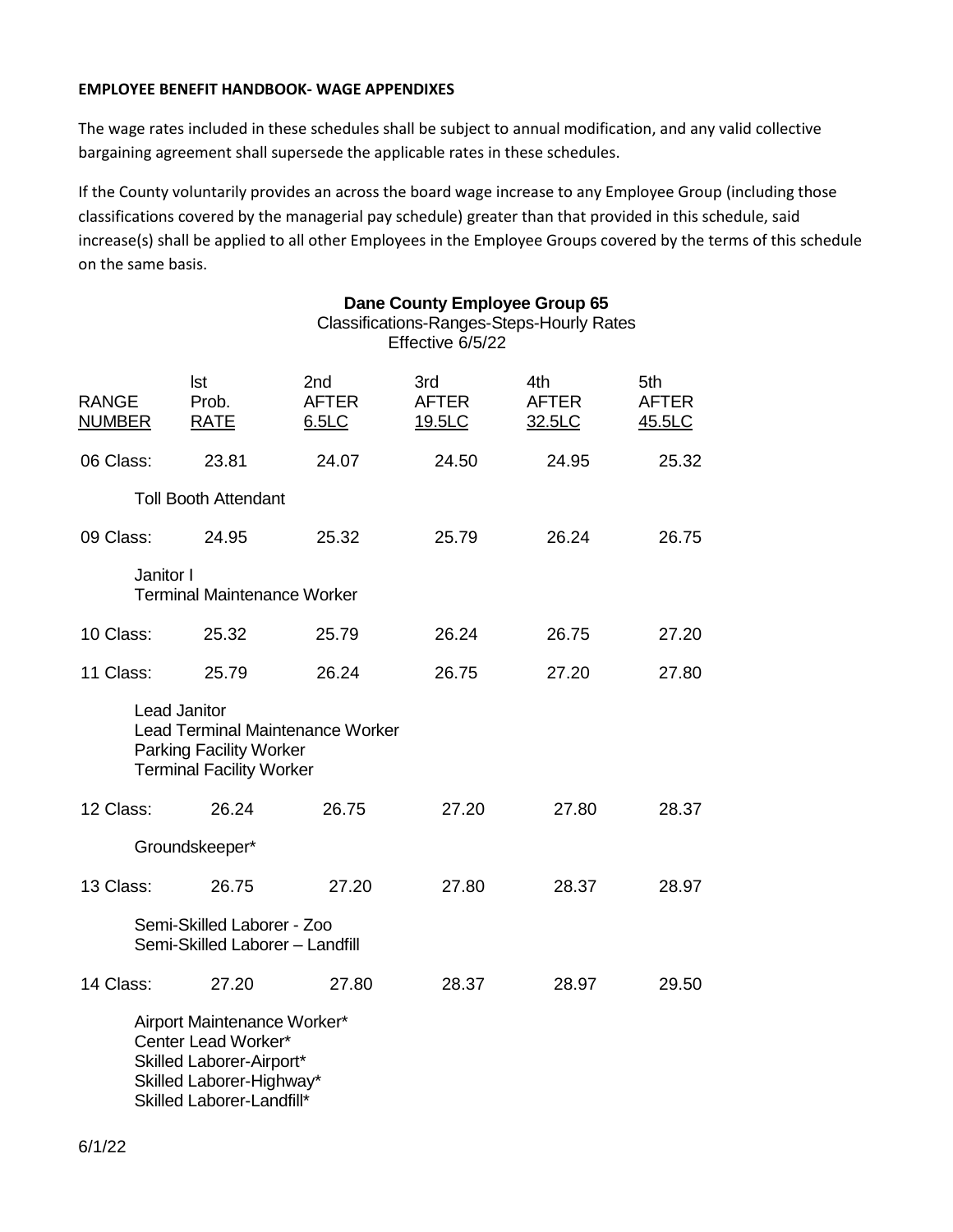| 14 Class: |                                                | 27.20                                                                                                                                                                                                                                                                     | 27.80 | 28.37 | 28.97 | 29.50 |
|-----------|------------------------------------------------|---------------------------------------------------------------------------------------------------------------------------------------------------------------------------------------------------------------------------------------------------------------------------|-------|-------|-------|-------|
|           | Tire Repairer*<br>Zoo Keeper                   | <b>Skilled Laborer Trainer</b><br>Veterinary Technician<br><b>Horticulture Specialist</b>                                                                                                                                                                                 |       |       |       |       |
| 16 Class: |                                                | 28.37                                                                                                                                                                                                                                                                     | 28.97 | 29.50 | 30.17 | 30.97 |
|           | Lead Zoo Keeper<br>Mechanic                    | <b>Body Repair Worker</b><br>Highway Stockroom Lead Worker*<br>Lead Veterinary Technician<br><b>Mechanical Repair Worker</b>                                                                                                                                              |       |       |       |       |
| 17 Class: |                                                | 28.97                                                                                                                                                                                                                                                                     | 29.50 | 30.17 | 30.97 | 31.69 |
|           |                                                | Facilities & Animal Life Support Assistant                                                                                                                                                                                                                                |       |       |       |       |
| 18 Class: |                                                | 29.50                                                                                                                                                                                                                                                                     | 30.17 | 30.97 | 31.69 | 32.42 |
|           | <b>Biogas Technician</b><br><b>Crew Leader</b> | <b>Airport Maintenance Crew Leader</b><br>Airport Maintenance Mechanic*<br><b>Airport Parking Crew Leader</b><br>Facilities & Animal Life Support Technician<br><b>Heavy Equipment Machinist</b><br>Highway Crew Leader*<br>Parking Ramp Crew Leader<br>Shop Crew Leader* |       |       |       |       |
| 19 Class: |                                                | 30.17                                                                                                                                                                                                                                                                     | 30.97 | 31.69 | 32.42 | 33.30 |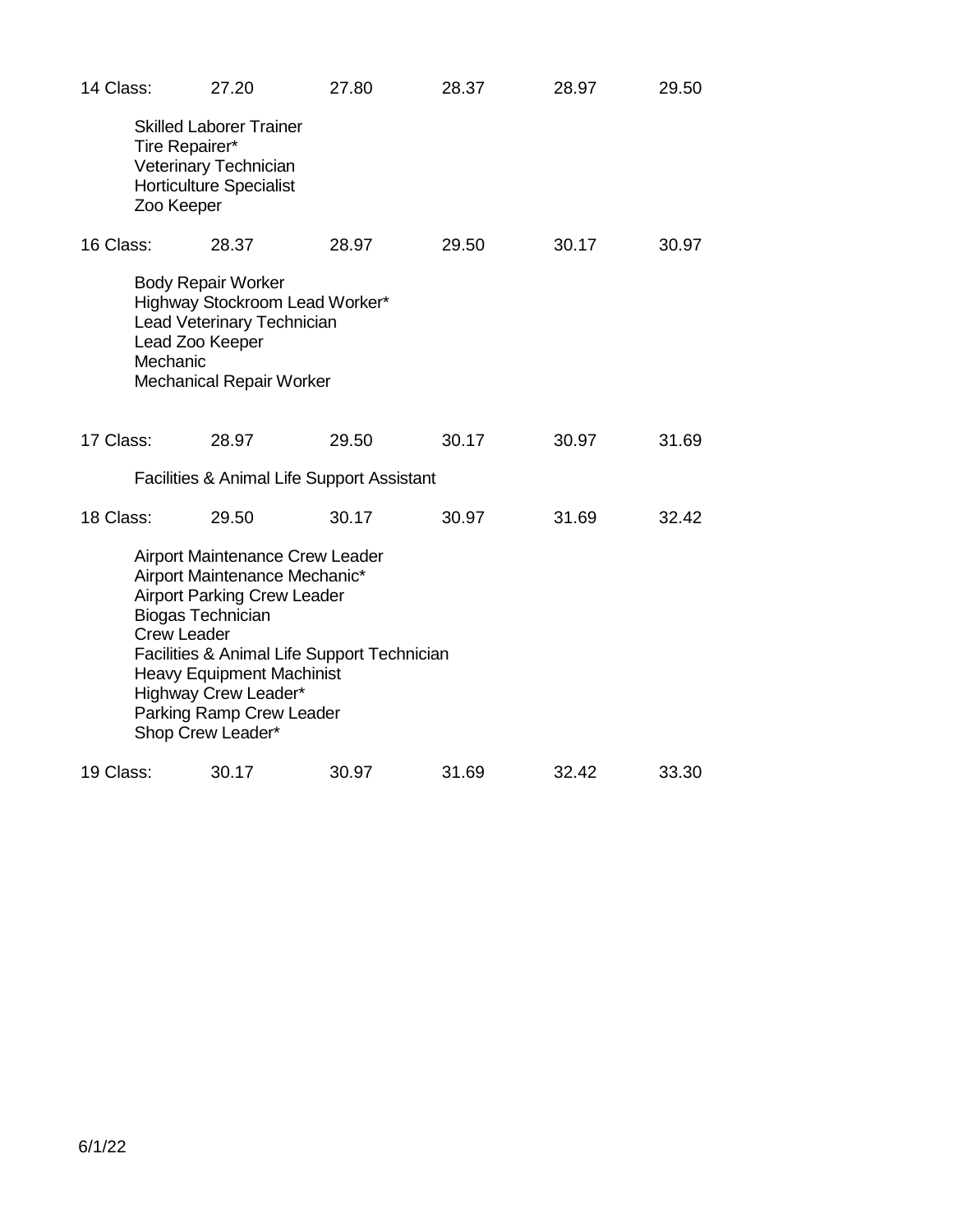| <b>RANGE</b><br><b>NUMBER</b> | lst<br>Prob.<br><b>RATE</b> | 2nd<br><b>AFTER</b><br>6.5LC | 3rd<br><b>AFTER</b><br>19.5LC | 4th<br><b>AFTER</b><br>32.5LC | 5th<br><b>AFTER</b><br>45.5LC | 6th<br><b>AFTER</b><br>58.5LC |
|-------------------------------|-----------------------------|------------------------------|-------------------------------|-------------------------------|-------------------------------|-------------------------------|
| 11-12 Class:                  | 25.79                       | 26.24                        | 26.75                         | 27.20                         | 27.80                         | 28.37                         |
| <b>Center Worker</b>          |                             |                              |                               |                               |                               |                               |
| 12-13 Class:                  | 26.24                       | 26.75                        | 27.20                         | 27.80                         | 28.37                         | 28.97                         |

LC = Longevity Credits.

\*Vacancies in these classifications may be filled through promotional recruitment only unless no qualified in-house candidates apply.

Employee Group includes all employees of the Dane County Highway Department, Alliant Energy Center of Dane County, Zoo, except casual employees, and all employees of the Dane County Regional Airport, excluding craft, supervisory, confidential, managerial, clerical and law enforcement employees.

**Limited Term Employees**

\$18.24 per hour up through minimum hourly rate of Range 9 (\$24.95)

LTE's to receive time and one-half their hourly rate for all work performed in excess of forty hours per week.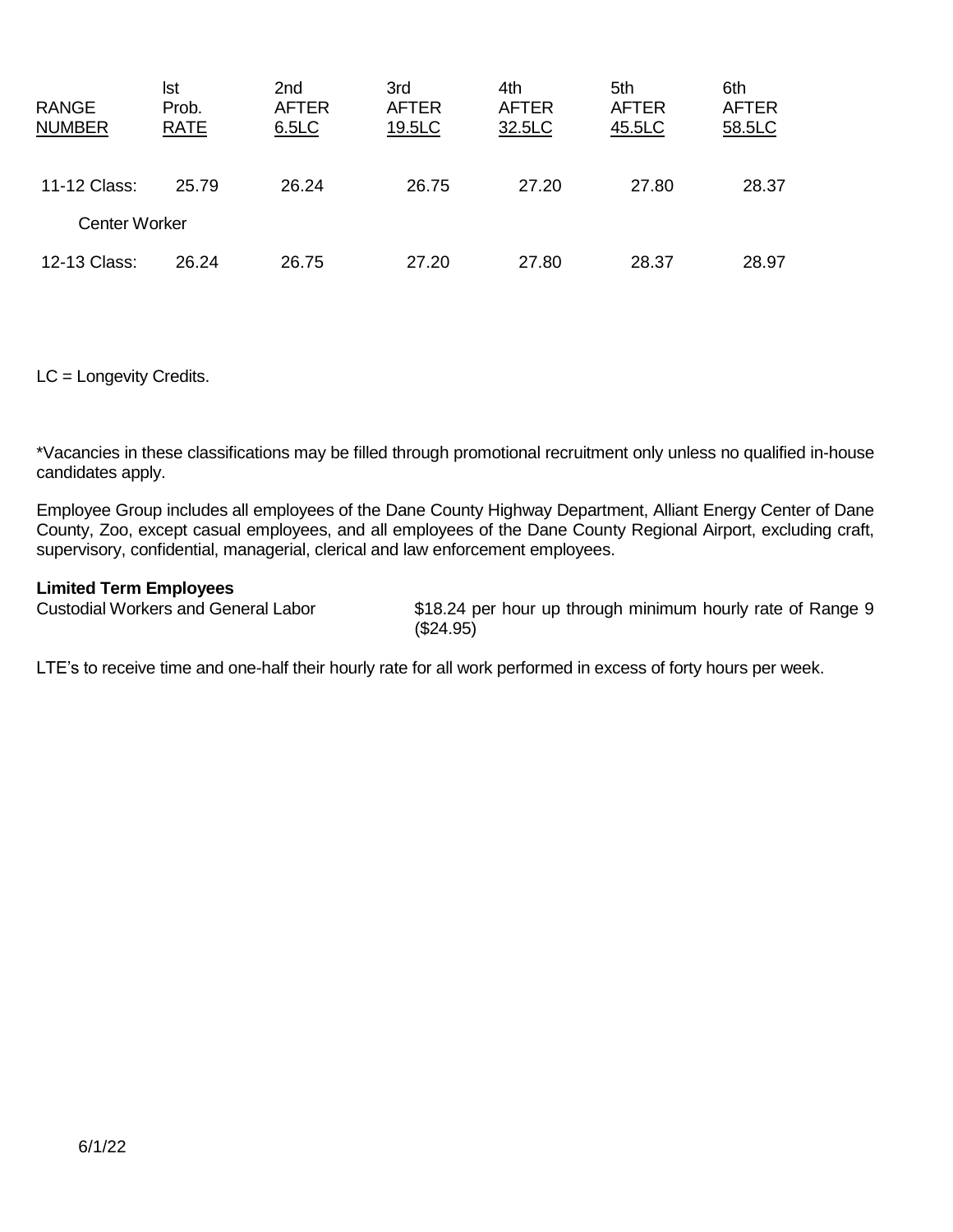#### **Dane County Employee Group 720 and 705**

#### Classifications-Ranges-Steps-Hourly Rates Effective 6/5/22

| <b>RANGE</b><br><b>NUMBER</b> | 1st<br>Prob<br>Rate                                                                                                                   | 2nd<br>after<br>6.5LC            | 3rd<br>after<br>19.5LC | 4th<br>after<br>32.5LC | 5th<br>after<br>45.5LC |
|-------------------------------|---------------------------------------------------------------------------------------------------------------------------------------|----------------------------------|------------------------|------------------------|------------------------|
| 03                            | 20.52                                                                                                                                 | 21.27                            | 22.06                  | 22.79                  |                        |
| 04                            | 22.40                                                                                                                                 | 23.00                            | 23.31                  | 23.66                  | 23.95                  |
| 05                            | 22.70                                                                                                                                 | 23.31                            | 23.66                  | 23.95                  | 24.46                  |
| 06                            | 23.53                                                                                                                                 | 23.85                            | 24.18                  | 24.57                  | 25.05                  |
| 07                            | 23.85                                                                                                                                 | 24.18                            | 24.57                  | 25.05                  | 25.40                  |
|                               | <b>Laundry Worker</b>                                                                                                                 |                                  |                        |                        |                        |
| 08                            | 24.18                                                                                                                                 | 24.57                            | 25.05                  | 25.40                  | 25.85                  |
|                               |                                                                                                                                       | Lead Weapons Screening Attendant |                        |                        |                        |
| 09                            | 24.57                                                                                                                                 | 25.05                            | 25.40                  | 25.85                  | 26.34                  |
| Janitor                       | Food Service Helper/Driver                                                                                                            |                                  |                        |                        |                        |
| 10                            | 25.05                                                                                                                                 | 25.40                            | 25.85                  | 26.34                  | 26.88                  |
| <b>Court Aide</b>             | Food Service Lead Worker***<br><b>Pretrial Services Assessor</b>                                                                      | Equipment & Inventory Technician |                        |                        |                        |
| 11                            | 25.40                                                                                                                                 | 25.85                            | 26.34                  | 26.88                  | 27.37                  |
| Cook                          | Account Clerk I***<br><b>Activity Assistant</b><br>Hazardous Waste Technician<br>Janitor II***<br>Services Clerk***<br>Stock Clerk*** |                                  |                        |                        |                        |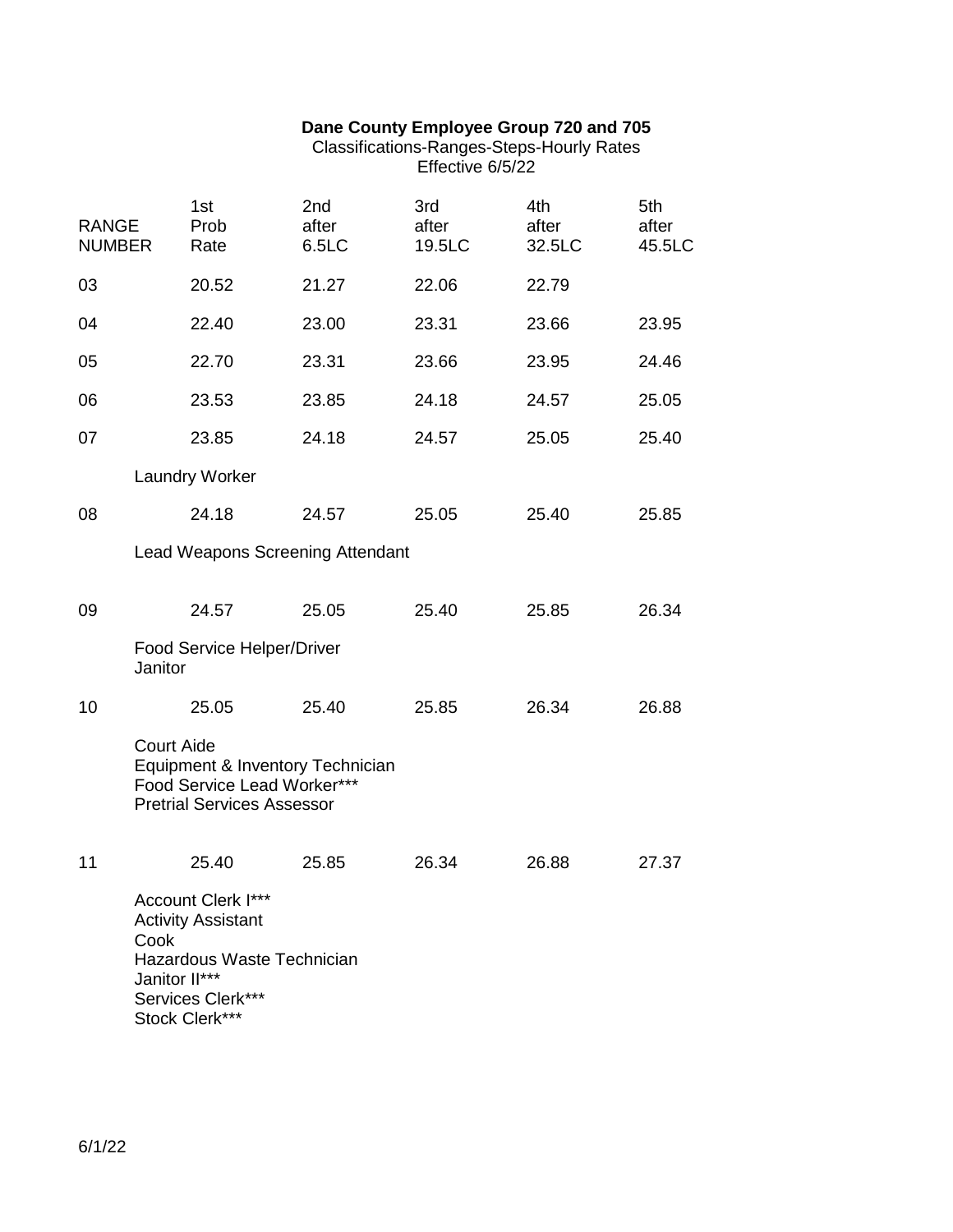|                               |              | 1st                                                                                                                                                                                                                                                                                                                            | 2nd                                                                 | 3rd             | 4th             | 5th             |  |  |  |
|-------------------------------|--------------|--------------------------------------------------------------------------------------------------------------------------------------------------------------------------------------------------------------------------------------------------------------------------------------------------------------------------------|---------------------------------------------------------------------|-----------------|-----------------|-----------------|--|--|--|
| <b>RANGE</b><br><b>NUMBER</b> |              | Prob<br>Rate                                                                                                                                                                                                                                                                                                                   | after<br>6.5LC                                                      | after<br>19.5LC | after<br>32.5LC | after<br>45.5LC |  |  |  |
| 12                            |              | 25.85                                                                                                                                                                                                                                                                                                                          | 26.34                                                               | 26.88           | 27.37           | 27.91           |  |  |  |
|                               |              | <b>Certified Nursing Assistant</b><br>Cosmetologist<br>Driver-Certified Nursing Assistant***<br><b>Offset Press Operator</b><br><b>Public Health Aide</b><br><b>Transportation Aide/Driver</b>                                                                                                                                 |                                                                     |                 |                 |                 |  |  |  |
| 12F                           |              | 26.24                                                                                                                                                                                                                                                                                                                          | 26.75                                                               | 27.20           | 27.80           | 28.37           |  |  |  |
|                               | Park Laborer | Dredge Laborer                                                                                                                                                                                                                                                                                                                 |                                                                     |                 |                 |                 |  |  |  |
| 13                            |              | 26.34                                                                                                                                                                                                                                                                                                                          | 26.88                                                               | 27.37           | 27.91           | 28.46           |  |  |  |
|                               | Clerk III*** | Clerk Typist III***<br><b>Land Records Technician</b><br>Lead Janitor***<br><b>Library Assistant</b><br><b>Public Safety Communications Customer Service Specialist</b><br><b>Register of Deeds Clerk</b><br>Revenue Clerk***<br><b>Security Support Specialist</b><br><b>Security Technician</b><br><b>Scheduling Clerk I</b> |                                                                     |                 |                 |                 |  |  |  |
| 14                            |              | 26.88                                                                                                                                                                                                                                                                                                                          | 27.37                                                               | 27.91           | 28.46           | 29.06           |  |  |  |
|                               | Draftsperson | <b>Account Clerk II***</b><br><b>Dietetic Specialist</b><br><b>Disease Intervention Specialist</b><br><b>Event Booking Clerk</b><br>Landfill Scale Attendant***<br>Lead Imaging Technician<br><b>Procurement Specialist</b><br>Scheduling Clerk II***<br><b>Social Service Specialist</b>                                      |                                                                     |                 |                 |                 |  |  |  |
| 14F                           |              | 27.20                                                                                                                                                                                                                                                                                                                          | 27.80                                                               | 28.37           | 28.97           | 29.50           |  |  |  |
|                               |              |                                                                                                                                                                                                                                                                                                                                | <b>Heavy Equipment Operator**</b><br>Park Maintenance Technician*** |                 |                 |                 |  |  |  |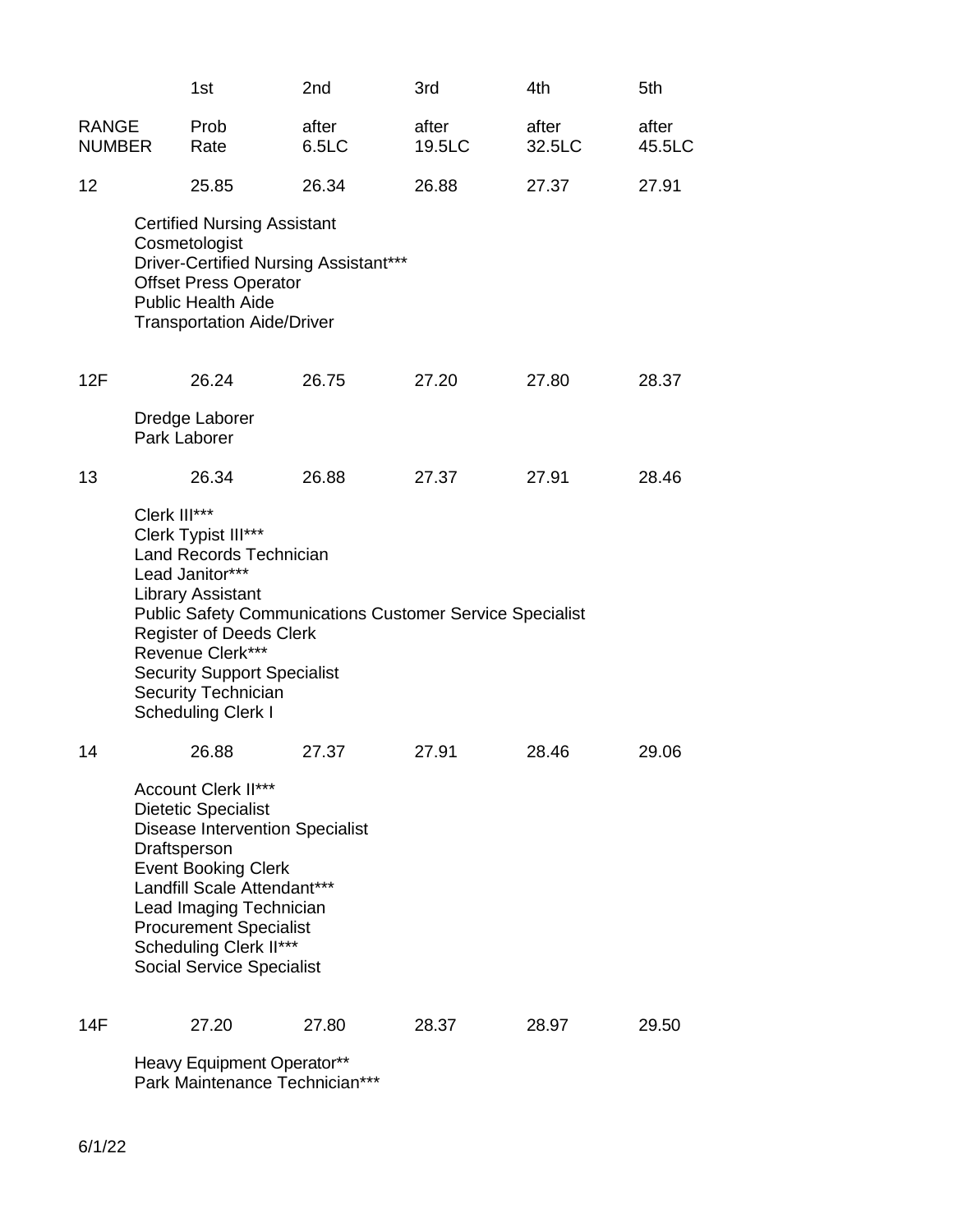| <b>RANGE</b><br><b>NUMBER</b> |                                  | 1st<br>Prob<br>Rate                                                                                                                                                                                                                                                                                       | 2nd<br>after<br>6.5LC                                    | 3rd<br>after<br>19.5LC | 4th<br>after<br>32.5LC | 5th<br>after<br>45.5LC |
|-------------------------------|----------------------------------|-----------------------------------------------------------------------------------------------------------------------------------------------------------------------------------------------------------------------------------------------------------------------------------------------------------|----------------------------------------------------------|------------------------|------------------------|------------------------|
| 15                            |                                  | 27.37                                                                                                                                                                                                                                                                                                     | 27.91                                                    | 28.46                  | 29.06                  | 29.63                  |
|                               | Clerk IV***<br><b>Jail Clerk</b> | <b>Facilities Specialist</b><br>Land Records Specialist***<br><b>Lead Airport Security Technician</b><br><b>Probate Clerk</b><br><b>Real Estate Specialist***</b><br>Representative Payee Specialist                                                                                                      |                                                          |                        |                        |                        |
| 16                            | Park Ranger                      | 27.91<br><b>Account Clerk III</b><br>Administrative Assistant I***<br>Administrative Legal Assistant***<br><b>Civil Process Coordinator</b><br>Communicator<br>Court Clerk***<br>Court Interpreter<br><b>Humane Officer</b><br>Juvenile Court Worker<br><b>Medical Interpreter</b><br>Range Repair Worker | 28.46                                                    | 29.06                  | 29.63                  | 30.37                  |
| 16F                           | Mechanic                         | Risk Management Technician<br>28.37<br>Mechanical Repair Worker***                                                                                                                                                                                                                                        | 28.97                                                    | 29.50                  | 30.17                  | 30.97                  |
| 17                            | Paralegal I                      | 28.46<br><b>Administrative Assistant II***</b><br><b>Child Support Investigator</b><br><b>Collections Specialist</b><br><b>Court Services Clerk</b><br><b>Economic Support Specialist</b><br>Lead DA Worker<br>Lead Representative Payee***                                                               | 29.06<br><b>Public Safety Quality Control Technician</b> | 29.63                  | 30.37                  | 31.02                  |
| 18                            |                                  | 29.06                                                                                                                                                                                                                                                                                                     | 29.63                                                    | 30.37                  | 31.02                  | 31.84                  |

Accounting Assistant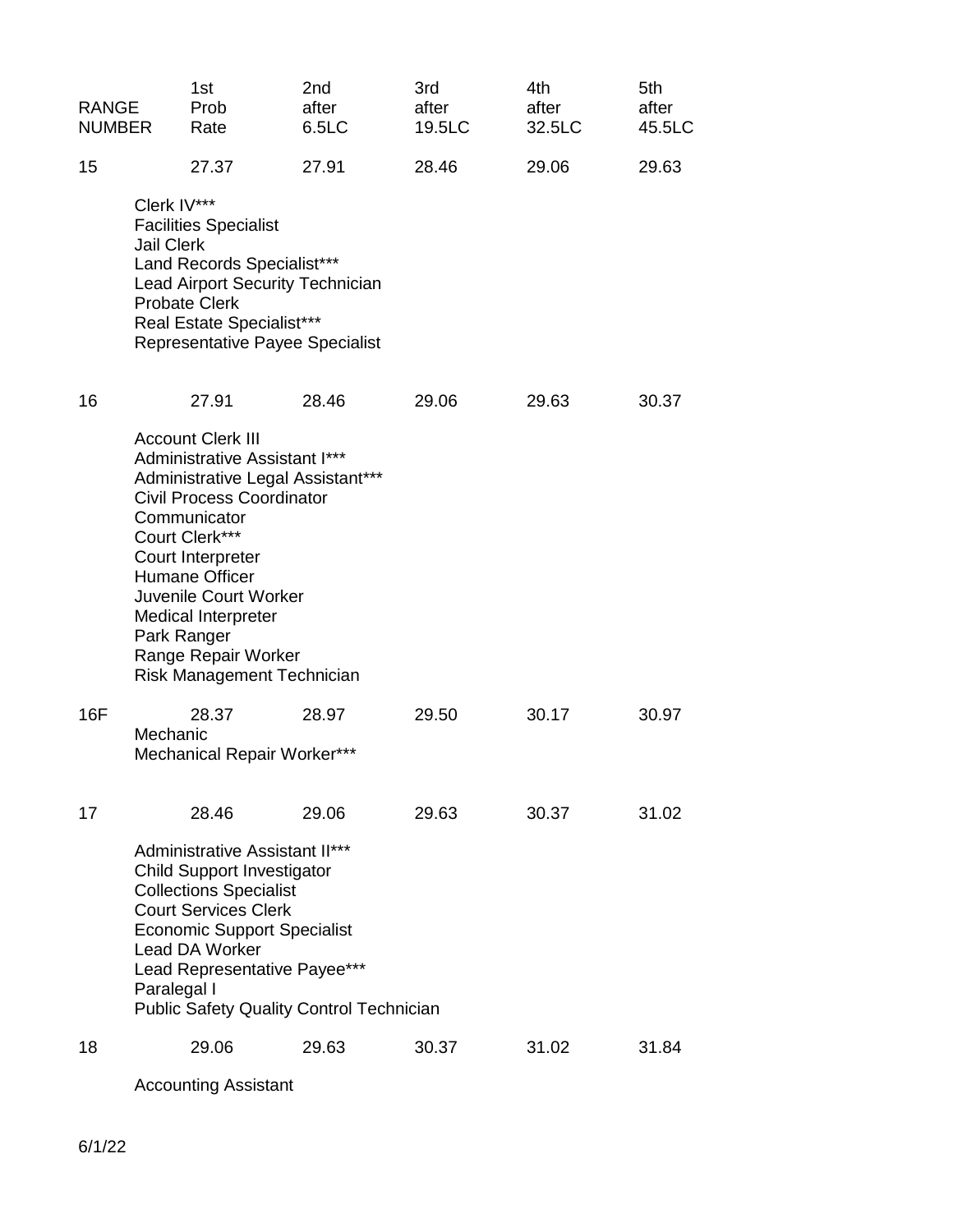| <b>RANGE</b><br><b>NUMBER</b>                                                                                                             |                                               | 1st<br>Prob<br>Rate |                                                                                                | 2nd<br>after<br>6.5 <sub>LC</sub>                                                           | 3rd<br>after<br>19.5LC |                        | 4th<br>after<br>32.5LC | 5th<br>after<br>45.5LC |                        |
|-------------------------------------------------------------------------------------------------------------------------------------------|-----------------------------------------------|---------------------|------------------------------------------------------------------------------------------------|---------------------------------------------------------------------------------------------|------------------------|------------------------|------------------------|------------------------|------------------------|
| 18                                                                                                                                        |                                               | 29.06               |                                                                                                | 29.63                                                                                       | 30.37                  |                        | 31.02                  | 31.84                  |                        |
|                                                                                                                                           | <b>Court Reporter</b><br>Paralegal II         |                     | Humane Officer Lead Worker<br>Lead Juvenile Court Worker***<br><b>Licensed Practical Nurse</b> | <b>Assistant Veterans Service Officer</b><br>Medical Coding & Health Information Specialist |                        |                        |                        |                        |                        |
| 18F                                                                                                                                       |                                               | 29.50               |                                                                                                | 30.17                                                                                       | 30.97                  |                        | 31.69                  | 32.42                  |                        |
|                                                                                                                                           | Lead Park Ranger<br><b>Park Crew Leader</b>   |                     | <b>Lead Dredge Operator</b>                                                                    | Lakes Management Crew Leader                                                                |                        |                        |                        |                        |                        |
| 19                                                                                                                                        |                                               | 29.63               |                                                                                                | 30.37                                                                                       | 31.02                  |                        | 31.84                  | 32.62                  |                        |
| Lead Child Support Investigator<br>Lead Economic Support Specialist***<br>Lead Mechanic***<br><b>Resident Medical Service Coordinator</b> |                                               |                     |                                                                                                |                                                                                             |                        |                        |                        |                        |                        |
| 20                                                                                                                                        |                                               | 30.37               |                                                                                                | 31.02                                                                                       | 31.84                  |                        | 32.62                  | 33.45                  |                        |
| 21                                                                                                                                        |                                               | 31.02               |                                                                                                | 31.84<br>32.62                                                                              |                        | 33.45                  | 34.41                  |                        |                        |
| 22                                                                                                                                        |                                               | 31.84               |                                                                                                | 32.62                                                                                       | 33.45                  |                        | 34.41<br>35.34         |                        |                        |
| RANGE 3-6<br>1st<br>Prob<br>Rate                                                                                                          | 2nd<br>after<br>6.5LC                         |                     | 3rd<br>after<br>13.0LC                                                                         | 4th<br>after<br>19.5LC                                                                      | 5th<br>after<br>26.0LC | 6th<br>after<br>32.5LC | 7th<br>after<br>45.5LC | 8th<br>after<br>58.5LC | 9th<br>after<br>71.5LC |
| 20.52                                                                                                                                     | 21.27                                         |                     | 22.06                                                                                          | 22.79                                                                                       | 23.53                  | 23.85                  | 24.18                  | 24.57                  | 25.05                  |
|                                                                                                                                           |                                               |                     |                                                                                                | <b>Weapons Screening Attendants</b>                                                         |                        |                        |                        |                        |                        |
| 1st<br>Prob<br>Rate                                                                                                                       | <b>RANGE 7-10</b><br>2nd<br>after<br>6.5LC    |                     | 3rd<br>after<br>13.0LC                                                                         | 4th<br>after<br>19.5LC                                                                      | 5th<br>after<br>32.5LC | 6th<br>after<br>45.5LC | 7th<br>after<br>58.5LC | 8th<br>after<br>71.5LC |                        |
| 23.85                                                                                                                                     | 24.18                                         |                     | 24.57                                                                                          | 25.05                                                                                       | 25.40                  | 25.85                  | 26.34                  | 26.88                  |                        |
| 6/1/22                                                                                                                                    | Clerk I-II<br>Clerk Typist I-II<br>Diet Clerk |                     |                                                                                                |                                                                                             |                        |                        |                        |                        |                        |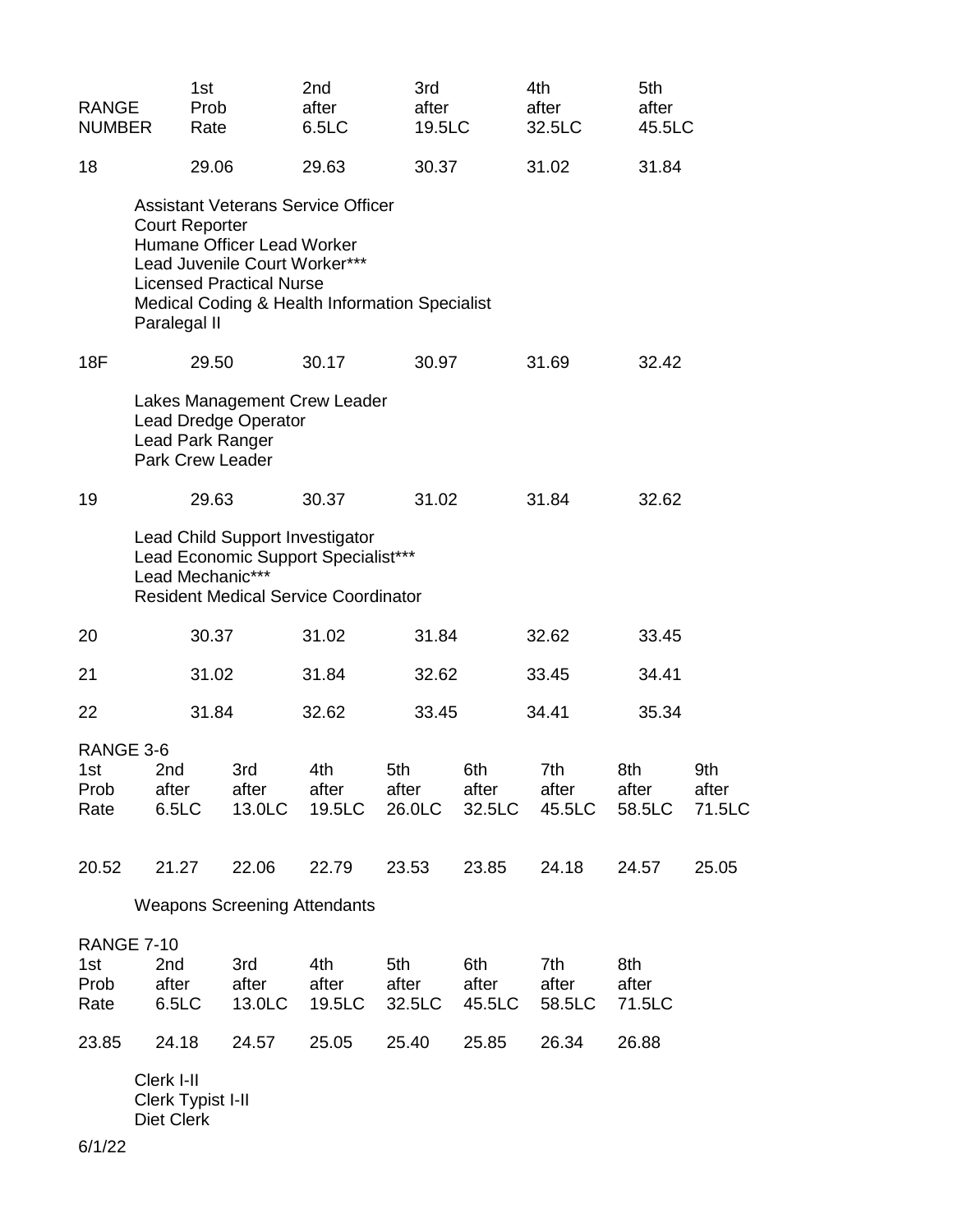### Event & Exhibitor Services Specialist

# LC = Longevity Credits

\*\*\* Vacancies in these classifications may be filled through promotional recruitment only unless no qualified in-house candidates apply.

++ Pay range equivalent to Range 14 in Local 65 bargaining agreement.

Employee Group includes all employees as hereinafter defined except the following: supervisory employees; law enforcement employees of the Sheriff's Department; non-clerical employees of the Highway, Alliant Energy Center of Dane County, Airport and Zoo Departments, confidential employees; professional employees and craft employees.

#### **Limited Term Employees**

FOR EMPLOYEES OF PUBLIC SAFETY COMMUNICATIONS DEPARTMENT AND HUMAN SERVICES DEPARTMENT:

Minimum rate of class in which employee works.

Limited to 1,200 hours of continuous or regularly scheduled work in a payroll year (excludes on-call LTE work)

| LTE Clerk I-II (Office)     | \$18.38 per hour up through minimum hourly rate of Range 10 (\$25.05) |
|-----------------------------|-----------------------------------------------------------------------|
| LTE Clerical (general)      | \$17.30 per hour                                                      |
| <b>LTE Clerk III</b>        | \$20.80 per hour up through minimum hourly rate of Range 13 (\$26.34) |
| <b>General Laborer</b>      | \$18.74 per hour up through minimum hourly rate of Range 9 (\$24.57)  |
| Juvenile Court Worker       | \$19.11 per hour up through minimum hourly rate of Range 16 (\$27.91) |
| Park Laborer                | \$18.76 per hour up through minimum hourly rate of Range 12 (\$25.85) |
| <b>Public Works Laborer</b> | \$18.76 per hour up through minimum hourly rate of Range 12 (\$25.85) |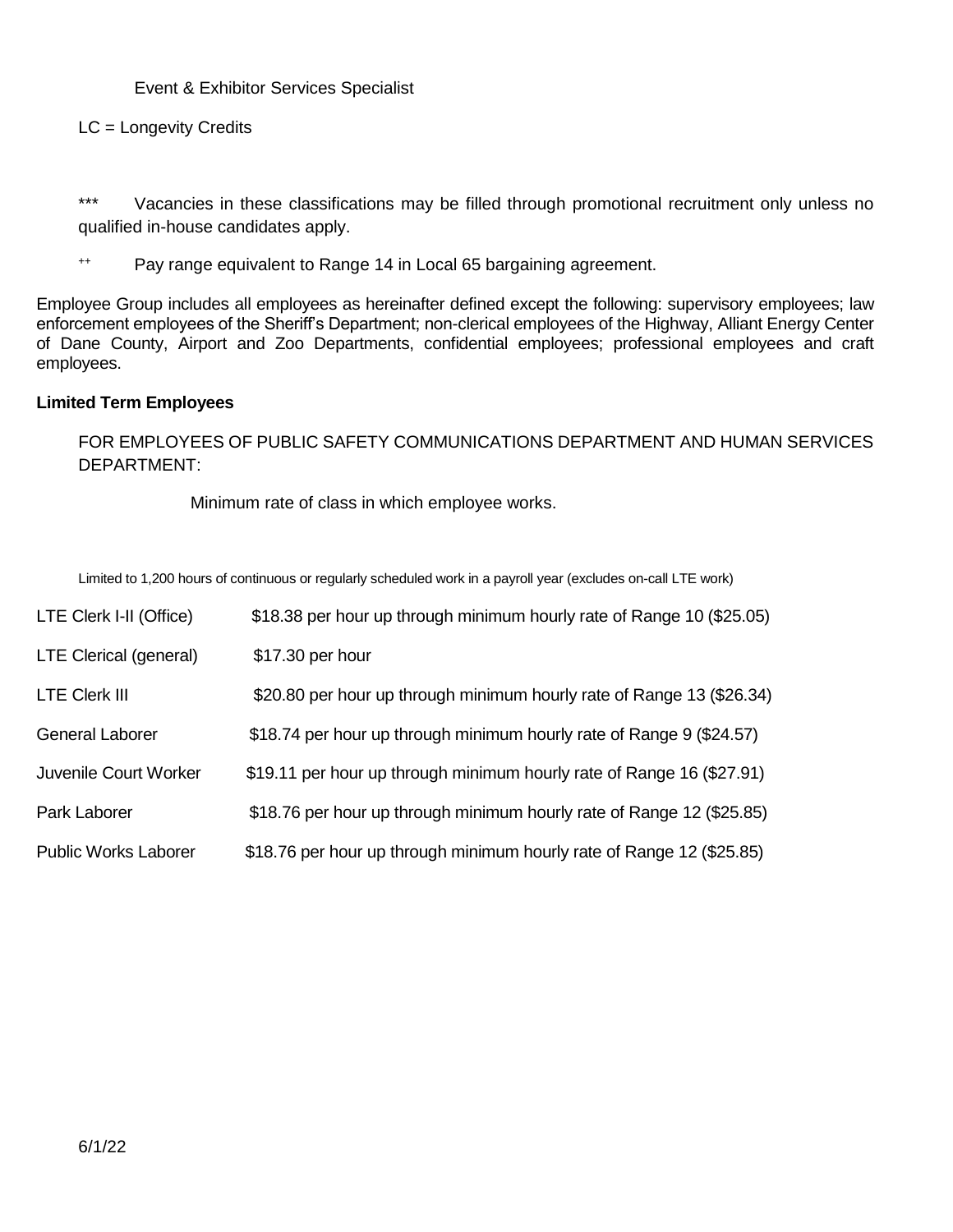# **EMPLOYEE GROUP 2634 SALARY SCHEDULE - "SW"**

|                                                       |           | Effective 6/5/22 |               |                 |
|-------------------------------------------------------|-----------|------------------|---------------|-----------------|
| <b>Classification</b>                                 | Range     | <b>Step</b>      | <b>Hourly</b> | <b>Biweekly</b> |
| Case Manager                                          | $16 - 18$ | $1$ (entry)      | \$26.80       | \$2,144.00      |
| Juvenile Court Counselor*                             |           | $2/6.5$ LC       | 28.03         | 2,242.40        |
| Program Leader*                                       | 18        | 1/19.5 LC        | 29.16         | 2,332.80        |
| <b>Recreation Therapist</b>                           |           | 2/32.5 LC        | 30.41         | 2,432.80        |
| Social Worker*                                        |           | 3/45.5 LC        | 31.80         | 2,544.00        |
| <b>Quality Assurance Specialist</b>                   |           | 4/58.5 LC        | 33.14         | 2,651.20        |
|                                                       |           | 5/71.5 LC        | 34.58         | 2,766.40        |
|                                                       |           |                  |               |                 |
| Juvenile Court Counselor II                           | 19        | $1/$ (entry)     | \$30.41       | \$2,432.80      |
|                                                       |           | $2/6.5$ LC       | 31.80         | 2,544.00        |
|                                                       |           | 3/19.5 LC        | 33.14         | 2,651.20        |
|                                                       |           | 4/32.5 LC        | 34.58         | 2,766.40        |
|                                                       |           | 5/45.5 LC        | 36.13         | 2,890.40        |
| <b>Behavioral Health Resource</b><br>Specialist       | 20        | $1/$ (entry)     | \$31.80       | \$2,544.00      |
| <b>Crime Response Specialist</b>                      |           | $2/6.5$ LC       | 33.14         | 2,651.20        |
| <b>Deferred Prosecution Case Manager</b>              |           | 3/19.5 LC        | 34.58         | 2,766.40        |
| <b>Deferred Prosecution Child Abuse</b><br>Specialist |           | 4/32.5 LC        | 36.13         | 2,890.40        |
| <b>Family Court Counselor</b>                         |           | 5/45.5 LC        | 37.85         | 3,028.00        |
| <b>GAL Social Worker</b>                              |           |                  |               |                 |
| Senior Juvenile Court Counselor                       |           |                  |               |                 |
| Senior Social Worker                                  |           |                  |               |                 |

6/1/22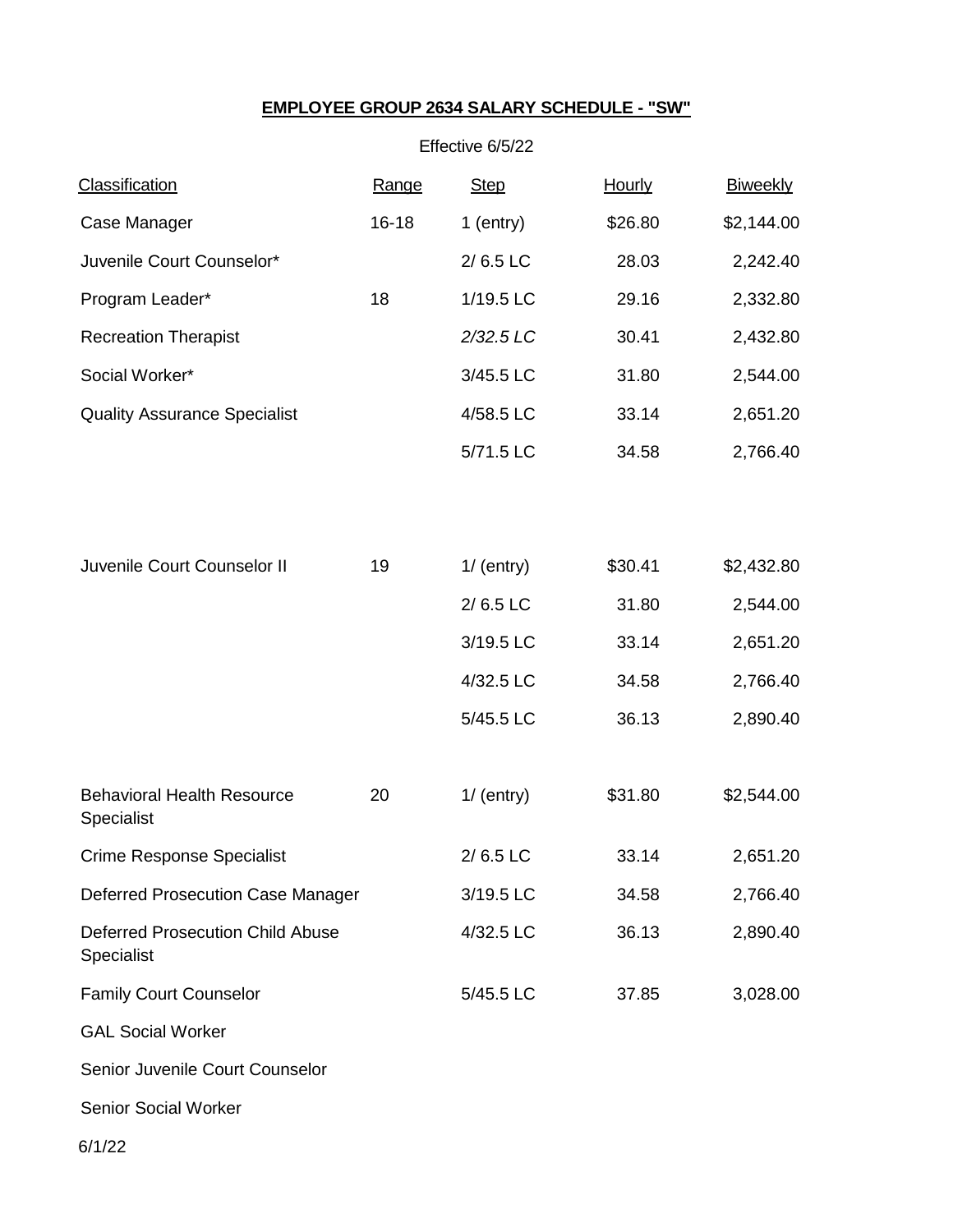# Substance Abuse Counselor

#### Victim/Witness Case Manager

#### Youth Justice Coordinator

| Behavioral Health Lead***        | 21 | $1/$ (entry) | \$33.23 | \$2,658.40 |
|----------------------------------|----|--------------|---------|------------|
| Lead Social Worker***            |    | $2/6.5$ LC   | 34.66   | 2,772.80   |
| Program Manager                  |    | 3/19.5 LC    | 36.19   | 2,895.20   |
| Senior Substance Abuse Counselor |    | 4/32.5 LC    | 37.85   | 3,028.00   |
|                                  |    | 5/45.5 LC    | 39.69   | 3,175.20   |

NOTE: "LC" = Longevity Credits as defined in the Longevity Policy in the Employee Benefit Handbook. Next step progression occurs on pay period following achieving required longevity credits.

\*Advancement to Range 18, Step 1, and beyond is dependent upon prior accumulation of 120 hours of in-service credits. If the 120 hours are accumulated after earning more than 19.5 longevity credits, the employee shall be placed on Step appropriate to the number of longevity credits, with no retroactivity.

\*\*\*Vacancies in these classifications may be filled through promotional recruitment only unless no qualified in-house candidates apply.

Biweekly rate based on 80 hours.

Employee Group includes all professional employees of Dane County who are engaged in providing social and related services, but excluding all other professional employees, law enforcement personnel, supervisory, confidential and managerial/executive employees, craft employees and employees in other Employee Groups.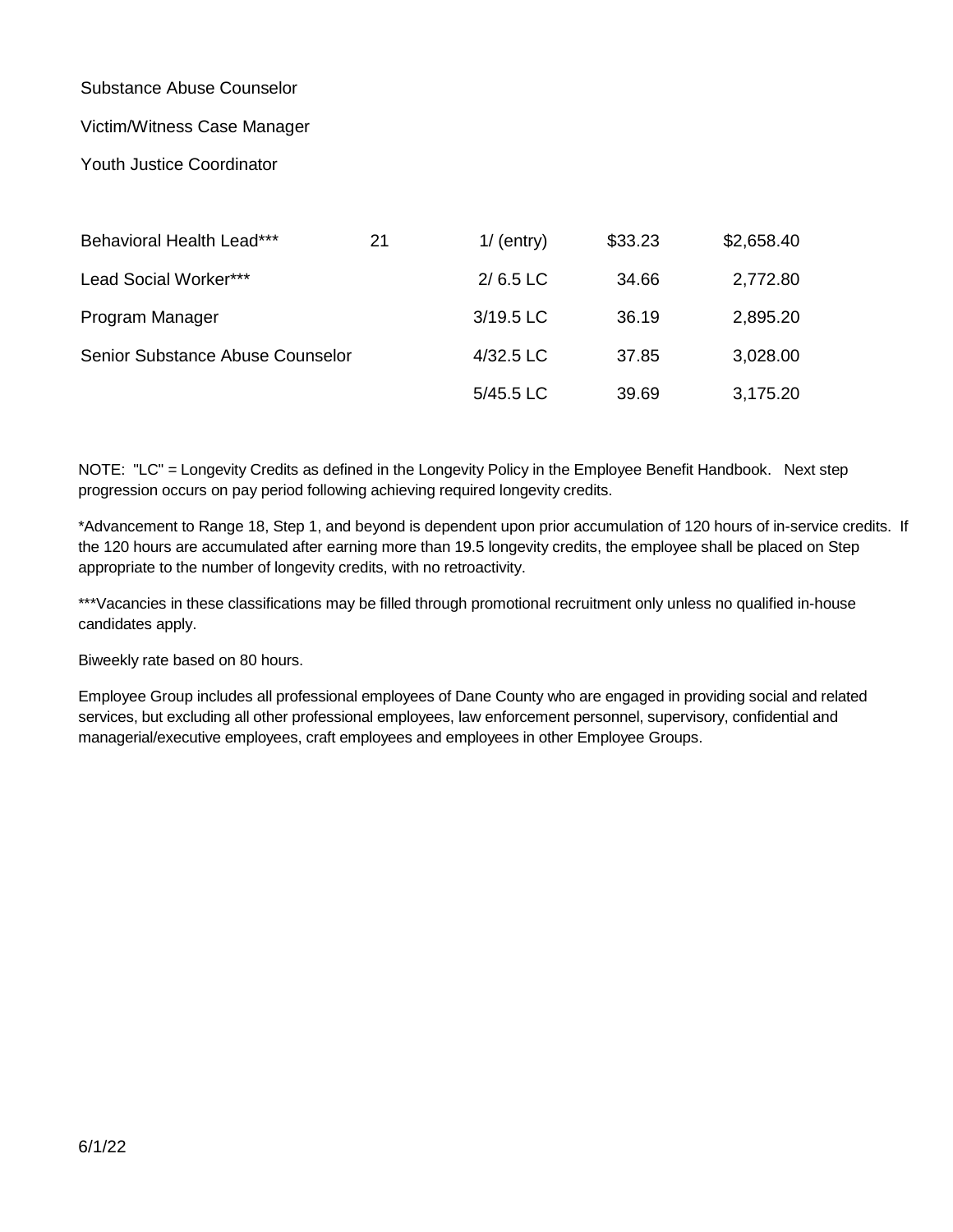#### Employee Group 1871 Wage Appendix Effective 6/5/22

| <b>Step</b>                 | Step 2                                          | Step 3  | Step 4                          | Step 5  | Step 6                                            | Step 7                               | Step 8                                      | Step 9  |  |
|-----------------------------|-------------------------------------------------|---------|---------------------------------|---------|---------------------------------------------------|--------------------------------------|---------------------------------------------|---------|--|
| Longevity<br><b>Credits</b> | Hire                                            | 13 Cr.  | 26 Cr.                          | 39 Cr.  | 52 Cr.                                            | 117 Cr.                              | 169 Cr.                                     | 208 Cr. |  |
| Pay                         |                                                 |         |                                 |         |                                                   |                                      |                                             |         |  |
| Range                       |                                                 |         |                                 |         |                                                   |                                      |                                             |         |  |
| <b>P5</b>                   | \$26.61                                         | \$27.74 | \$28.93                         | \$30.18 | \$31.01                                           | \$31.88                              | \$32.75                                     | \$33.67 |  |
| <b>Positions</b>            | Arborist                                        |         |                                 |         |                                                   | <b>Immigrant Affairs Specialist</b>  |                                             |         |  |
|                             | <b>Chronic Disease Specialist</b>               |         |                                 |         |                                                   | <b>Mobility Program Specialist</b>   |                                             |         |  |
|                             | <b>Educational Program Coordinator</b>          |         |                                 |         | Public Information and Education Officer          |                                      |                                             |         |  |
|                             | <b>Energy &amp; Climate Specialist</b>          |         |                                 |         |                                                   |                                      | <b>Stormwater Education Coordinator</b>     |         |  |
|                             | <b>Grants &amp; Billing Specialist</b>          |         |                                 |         |                                                   |                                      | Well woman Case Management Specialist       |         |  |
|                             | Human Services Program Specialist               |         |                                 |         |                                                   |                                      |                                             |         |  |
|                             |                                                 |         |                                 |         |                                                   |                                      |                                             |         |  |
|                             |                                                 |         |                                 |         |                                                   |                                      |                                             |         |  |
| <b>P5A*</b>                 | See wages at end of schedule                    |         |                                 |         |                                                   |                                      |                                             |         |  |
|                             |                                                 |         |                                 |         |                                                   |                                      |                                             |         |  |
| <b>P6</b>                   | \$27.89                                         | \$29.11 | \$30.36                         | \$31.65 | \$32.55                                           | \$33.46                              | \$34.37                                     | \$35.33 |  |
| <b>Positions</b>            | Environmental Health Technician                 |         |                                 |         |                                                   |                                      |                                             |         |  |
|                             | <b>Event Coordinator</b>                        |         |                                 |         |                                                   |                                      |                                             |         |  |
| <b>P7</b>                   | \$29.43                                         | \$30.69 | \$32.05                         | \$33.45 | \$34.35                                           | \$35.32                              | \$36.35                                     | \$37.43 |  |
| <b>Positions</b>            | <b>Accounts Payable Specialist</b>              |         |                                 |         |                                                   | Human Resources Analyst              |                                             |         |  |
|                             |                                                 |         |                                 |         |                                                   |                                      | Human Services Community Programs           |         |  |
|                             | AmeriCorps Coordinator                          |         |                                 |         | Coord                                             |                                      |                                             |         |  |
|                             | <b>Adult Conservation Team Manager</b>          |         |                                 |         | Legislative Mgmt Sys Specialist/Policy<br>Analyst |                                      |                                             |         |  |
|                             | <b>Benefit Administration Specialist</b>        |         |                                 |         | Morgue Technician                                 |                                      |                                             |         |  |
|                             | Caregiver Specialist                            |         |                                 |         |                                                   |                                      | Outreach and Response Specialist            |         |  |
|                             | <b>Classification and Hearing Specialist</b>    |         |                                 |         | <b>Payroll Specialist</b>                         |                                      |                                             |         |  |
|                             | <b>Education Specialist</b>                     |         | <b>Public Health Specialist</b> |         |                                                   |                                      |                                             |         |  |
|                             | <b>Environmental Health Specialist</b>          |         |                                 |         |                                                   | Re-Entry Coordinator                 |                                             |         |  |
|                             | <b>Forester Specialist</b>                      |         |                                 |         |                                                   |                                      | Strategic Engagement Coordinator            |         |  |
|                             | <b>Guest Service Coordinator</b>                |         |                                 |         |                                                   | Volunteer Services Coordinator       |                                             |         |  |
|                             |                                                 |         |                                 |         |                                                   |                                      | Well Woman Program Specialist               |         |  |
|                             |                                                 |         |                                 |         |                                                   |                                      |                                             |         |  |
| <b>P7A*</b>                 | See wages at end of schedule                    |         |                                 |         |                                                   |                                      |                                             |         |  |
|                             |                                                 |         |                                 |         |                                                   |                                      |                                             |         |  |
| P8                          | \$31.42                                         | \$32.81 | \$34.22                         | \$35.74 | \$36.82                                           | \$37.88                              | \$39.03                                     | \$40.20 |  |
| <b>Positions</b>            | Assistant Zoning Administrator                  |         |                                 |         |                                                   | Human Resources Specialist           |                                             |         |  |
|                             | Botanist/Naturalist                             |         |                                 |         |                                                   | Hydrologic Technician                |                                             |         |  |
|                             | Chemical Analyst I                              |         |                                 |         |                                                   |                                      | Information Tech Specialist I (HS, Highway) |         |  |
|                             | Clean Air Coalition Project Coordinator         |         |                                 |         |                                                   | Land Records Review Analyst          |                                             |         |  |
|                             | <b>Conservation Technician</b>                  |         |                                 |         | Microbiologist I                                  |                                      |                                             |         |  |
|                             | <b>Contract Compliance Specialist</b>           |         |                                 |         |                                                   | Park Facility Planner                |                                             |         |  |
|                             | <b>Courts Information Technology Specialist</b> |         |                                 |         |                                                   | Park Property Planner                |                                             |         |  |
|                             | <b>Diversity Recruitment Specialist</b>         |         |                                 |         |                                                   |                                      | State Incentive Grant Project Coordinator   |         |  |
|                             | <b>Evidence Coordinator</b>                     |         |                                 |         |                                                   | <b>Urban Erosion Control Analyst</b> |                                             |         |  |
|                             | Fleet and Asset Coordinator                     |         |                                 |         |                                                   |                                      |                                             |         |  |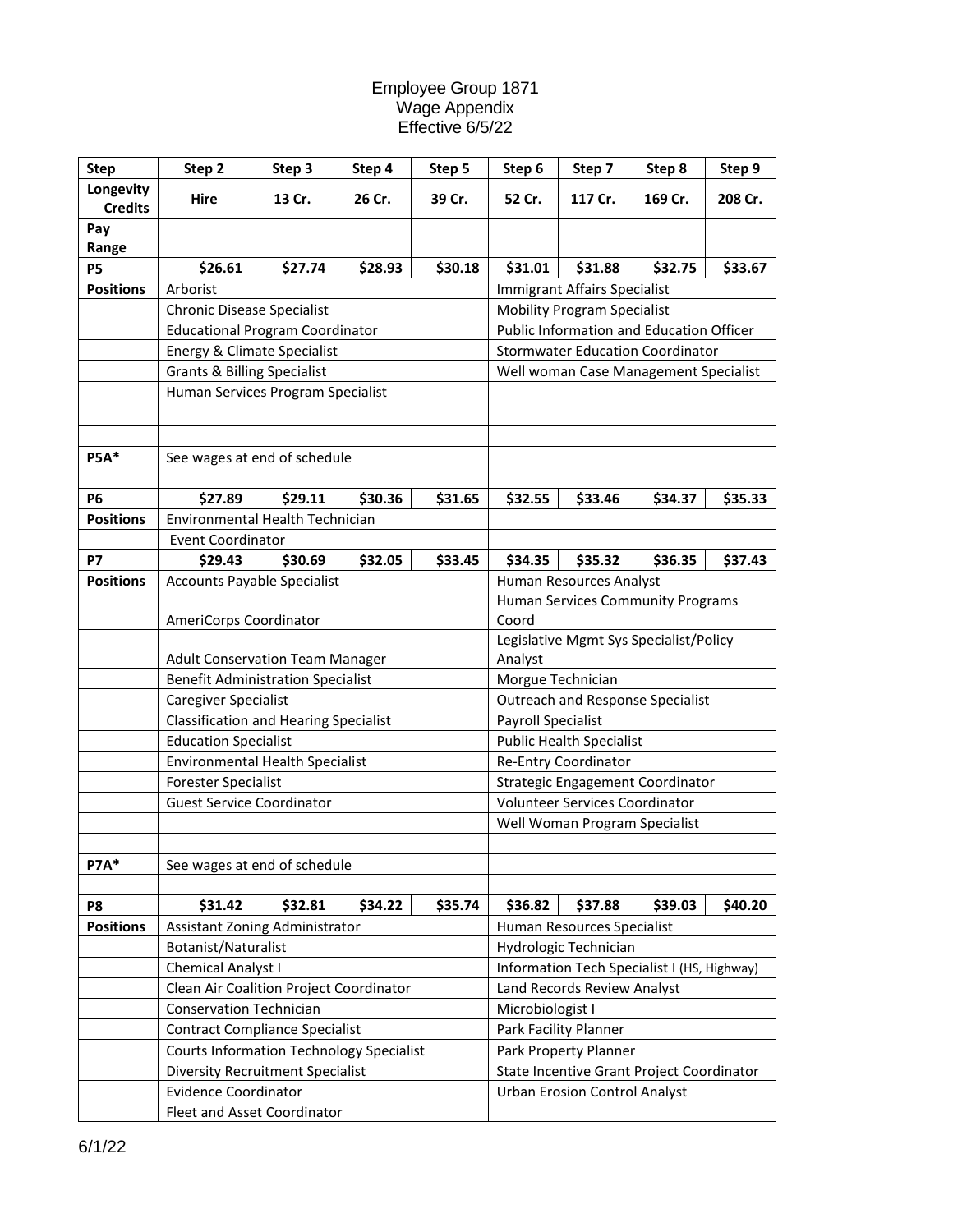|                          | Grants & Outreach Coordinator                                 |         |         |           |                                     |                                      |                                              |         |  |
|--------------------------|---------------------------------------------------------------|---------|---------|-----------|-------------------------------------|--------------------------------------|----------------------------------------------|---------|--|
|                          |                                                               |         |         |           |                                     |                                      |                                              |         |  |
| <b>Step</b><br>Longevity | Step 2                                                        | Step 3  | Step 4  | Step 5    | Step 6                              | Step 7                               | Step 8                                       | Step 9  |  |
| <b>Credits</b>           | Hire                                                          | 13 Cr.  | 26 Cr.  | 39 Cr.    | 52 Cr.                              | 117 Cr.                              | 169 Cr.                                      | 208 Cr. |  |
| Pay<br>Range             |                                                               |         |         |           |                                     |                                      |                                              |         |  |
| P9                       | \$33.89                                                       | \$35.34 | \$36.97 | \$38.75   | \$39.94                             | \$41.12                              | \$42.30                                      | \$43.59 |  |
| <b>Positions</b>         | Beyond the Page Manager                                       |         |         |           |                                     |                                      | <b>Information Management Specialist I</b>   |         |  |
|                          | Chemical Analyst II                                           |         |         |           |                                     |                                      | <b>Information Technology Specialist II</b>  |         |  |
|                          | <b>Conservation Specialist Advanced</b>                       |         |         | Librarian |                                     |                                      |                                              |         |  |
|                          | <b>Crime Analyst</b>                                          |         |         |           |                                     |                                      | Marketing & Outreach Coordinator             |         |  |
|                          | Elections Management Specialist/Policy Analyst                |         |         |           | Microbiologist II                   |                                      |                                              |         |  |
|                          | Enterprise IT Specialist I                                    |         |         |           |                                     |                                      | Noise Abatement/Environmental Officer        |         |  |
|                          | <b>Environmental Planner</b>                                  |         |         |           |                                     |                                      | <b>Public Safety Information Tech Spec I</b> |         |  |
|                          | <b>Grant and Fiscal Analyst</b>                               |         |         |           | <b>Purchasing Officer</b>           |                                      |                                              |         |  |
|                          | <b>Grants Manager</b>                                         |         |         |           | Sanitarian I                        |                                      |                                              |         |  |
|                          |                                                               |         |         |           |                                     |                                      |                                              |         |  |
| P <sub>10</sub>          | \$36.53                                                       | \$38.23 | \$40.04 | \$41.93   | \$43.15                             | \$44.45                              | \$45.80                                      | \$47.22 |  |
| <b>Positions</b>         | Behavioral Health Program Specialist                          |         |         |           | Microbiologist III                  |                                      |                                              |         |  |
|                          | <b>Biogas Operations Coordinator</b>                          |         |         |           |                                     |                                      | Out of Home Care Program Specialist          |         |  |
|                          | Chemical Analyst III                                          |         |         |           |                                     | <b>Population Protection Planner</b> |                                              |         |  |
|                          | Community Dev Block Grant Prog Spec                           |         |         |           | <b>Prevention Coordinator</b>       |                                      |                                              |         |  |
|                          | <b>Community Health Education Specialist</b>                  |         |         |           | Project Manager                     |                                      |                                              |         |  |
|                          | County Surveyor<br>Criminal Justice Council Data & Evaluation |         |         |           |                                     | Program Specialist/Aging             |                                              |         |  |
|                          | Analyst                                                       |         |         |           |                                     | <b>Public Health Analyst</b>         |                                              |         |  |
|                          | Data Analyst                                                  |         |         |           |                                     |                                      | Public Health Preparedness Coordinator       |         |  |
|                          | Developmental Disabilities Program Specialist                 |         |         |           |                                     |                                      | Public Health Program Coordinator            |         |  |
|                          |                                                               |         |         |           |                                     | Real Estate Coordinator              |                                              |         |  |
|                          | <b>Environmental Protection Lead Worker</b>                   |         |         |           |                                     |                                      |                                              |         |  |
|                          | Hazardous Materials Planner                                   |         |         |           |                                     | Response Equipment Specialist        |                                              |         |  |
|                          | <b>Health Education Coordinator</b>                           |         |         |           | Sanitarian II                       |                                      |                                              |         |  |
|                          | <b>Housing Program Specialist</b>                             |         |         |           |                                     | Senior Food Program Specialist       |                                              |         |  |
|                          | <b>Housing Strategy Specialist</b>                            |         |         |           |                                     | Systems Accountant                   |                                              |         |  |
|                          | Land and Water Scientist                                      |         |         |           |                                     |                                      | Well Woman Program Coordinator               |         |  |
|                          | Medicolegal Investigator                                      |         |         |           |                                     |                                      |                                              |         |  |
| P11                      | \$39.51                                                       | \$41.35 | \$43.28 | \$45.28   | \$46.67                             | \$48.07                              | \$49.53                                      | \$51.02 |  |
| <b>Positions</b>         | <b>ADA Coordinator</b>                                        |         |         |           |                                     | Lead Purchasing Officer              |                                              |         |  |
|                          | <b>Biogas Engineer</b>                                        |         |         |           |                                     |                                      | Neighborhood Resource Coordinator            |         |  |
|                          | <b>Budget and Contract Analyst</b>                            |         |         |           |                                     | Programmer/Analyst                   |                                              |         |  |
|                          | <b>CDBG/RLF Administrative Specialist</b>                     |         |         |           |                                     | Public Health Epidemiologist         |                                              |         |  |
|                          | <b>Conservation Engineer</b>                                  |         |         |           |                                     | Public Health Planner                |                                              |         |  |
|                          | <b>Enterprise Accountant</b>                                  |         |         |           |                                     |                                      | Public Safety Information Tech Spec II       |         |  |
|                          | Enterprise IT Specialist II                                   |         |         |           | Quality Improvement/Perf Mgmt Coord |                                      |                                              |         |  |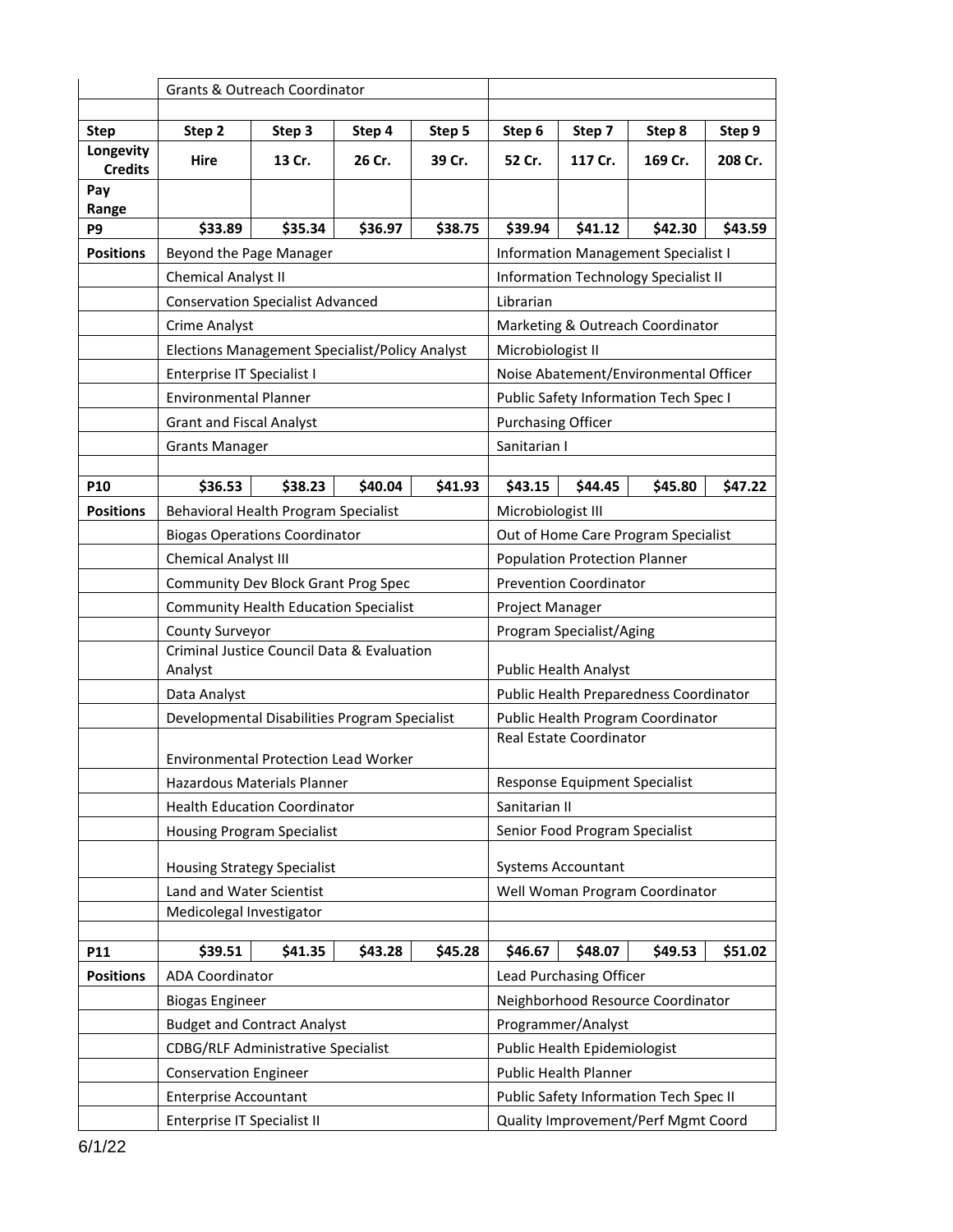| <b>Step</b>                 | Step 2                                        | Step 3  | Step 4  | Step 5  | Step 6                   | Step 7                             | Step 8                                  | Step 9  |
|-----------------------------|-----------------------------------------------|---------|---------|---------|--------------------------|------------------------------------|-----------------------------------------|---------|
| Longevity<br><b>Credits</b> | Hire                                          | 13 Cr.  | 26 Cr.  | 39 Cr.  | 52 Cr.                   | 117 Cr.                            | 169 Cr.                                 | 208 Cr. |
| Pay<br>Range                |                                               |         |         |         |                          |                                    |                                         |         |
| P11                         | \$39.51                                       | \$41.35 | \$43.28 | \$45.28 | \$46.67                  | \$48.07                            | \$49.53                                 | \$51.02 |
| <b>Positions</b>            | <b>Health Equity Coordinator</b>              |         |         |         | Safety Coordinator       |                                    |                                         |         |
|                             | Human Services Program Analyst                |         |         |         | Sanitarian III           |                                    |                                         |         |
|                             | <b>Information Management Specialist II</b>   |         |         |         | Senior Planner           |                                    |                                         |         |
|                             | <b>Information Technology Project Manager</b> |         |         |         |                          | Solid Waste Engineer               |                                         |         |
|                             | Lead Medicolegal Investigator                 |         |         |         |                          |                                    | Sustainability Engagement Coordinator   |         |
|                             |                                               |         |         |         |                          | Systems Administrator I            |                                         |         |
| <b>P12</b>                  | \$42.41                                       | \$44.39 | \$46.49 | \$48.68 | \$50.17                  | \$51.64                            | \$53.19                                 | \$54.80 |
| <b>Positions</b>            | Agricultural Engineer                         |         |         |         |                          |                                    | Public Safety Information Tech Spec III |         |
|                             | <b>Conservation GIS Analyst</b>               |         |         |         | <b>Recycling Manager</b> |                                    |                                         |         |
|                             | <b>Erosion Control Engineer</b>               |         |         |         |                          | Senior Help Desk Analyst           |                                         |         |
|                             | Management Information Project Leader I       |         |         |         |                          |                                    | Special Projects & Materials Manager    |         |
|                             | Lakes and Watershed Program Coordinator       |         |         |         |                          | Stormwater Engineer                |                                         |         |
|                             | Project Engineer Manager                      |         |         |         |                          | Systems Administrator II           |                                         |         |
|                             |                                               |         |         |         |                          | <b>Systems Coordinator</b>         |                                         |         |
|                             |                                               |         |         |         |                          | <b>Urban Conservation Engineer</b> |                                         |         |
| P <sub>13</sub>             | \$45.61                                       | \$47.73 | \$50.00 | \$52.33 | \$53.89                  | \$55.53                            | \$57.15                                 | \$58.89 |
| <b>Positions</b>            | Management Information Project Leader II      |         |         |         |                          |                                    |                                         |         |
|                             | Systems Administrator III                     |         |         |         |                          |                                    |                                         |         |
|                             |                                               |         |         |         |                          |                                    |                                         |         |
| P <sub>14</sub>             | \$48.74                                       | \$51.12 | \$53.55 | \$56.14 | \$57.83                  | \$59.65                            | \$61.42                                 | \$63.27 |
| <b>Positions</b>            |                                               |         |         |         |                          |                                    |                                         |         |

Special Wage Scales (5A and 7A): These scales have been created as a settlement to an arbitration. These scales are not to be used for any other classifications and the positions placed in these scales shall not be used in any analysis when determining the appropriate classification of any newly created position(s).

| <b>Step</b>                 | Step <sub>2</sub>                        | Step 3  | Step 4  | Step 5  | Step 6                              | Step 7  | Step 8  | Step 9  | Step 10 |
|-----------------------------|------------------------------------------|---------|---------|---------|-------------------------------------|---------|---------|---------|---------|
| Longevity<br><b>Credits</b> | <b>Hire</b>                              | 13 Cr.  | 26 Cr   | 39 Cr.  | 52 Cr.                              | 104 Cr. | 117 Cr. | 169 Cr. | 208 Cr. |
| 5А                          | \$27.25                                  | \$28.44 | \$30.36 | \$31.65 | \$32.55                             | \$33.46 | \$34.38 | \$35.34 | \$36.39 |
| <b>Positions</b>            | Dementia Care Specialist                 |         |         |         | Elder Benefit Specialist            |         |         |         |         |
|                             | Disability Benefit Specialist            |         |         |         | Information & Assistance Specialist |         |         |         |         |
|                             |                                          |         |         |         |                                     |         |         |         |         |
| 7Α                          | \$30.43                                  | \$31.76 | \$34.22 | \$35.74 | \$37.24                             | \$38.39 | \$39.50 | \$40.66 | \$41.91 |
| <b>Positions</b>            | Information & Assistance Lead Specialist |         |         |         |                                     |         |         |         |         |
|                             |                                          |         |         |         |                                     |         |         |         |         |
|                             |                                          |         |         |         |                                     |         |         |         |         |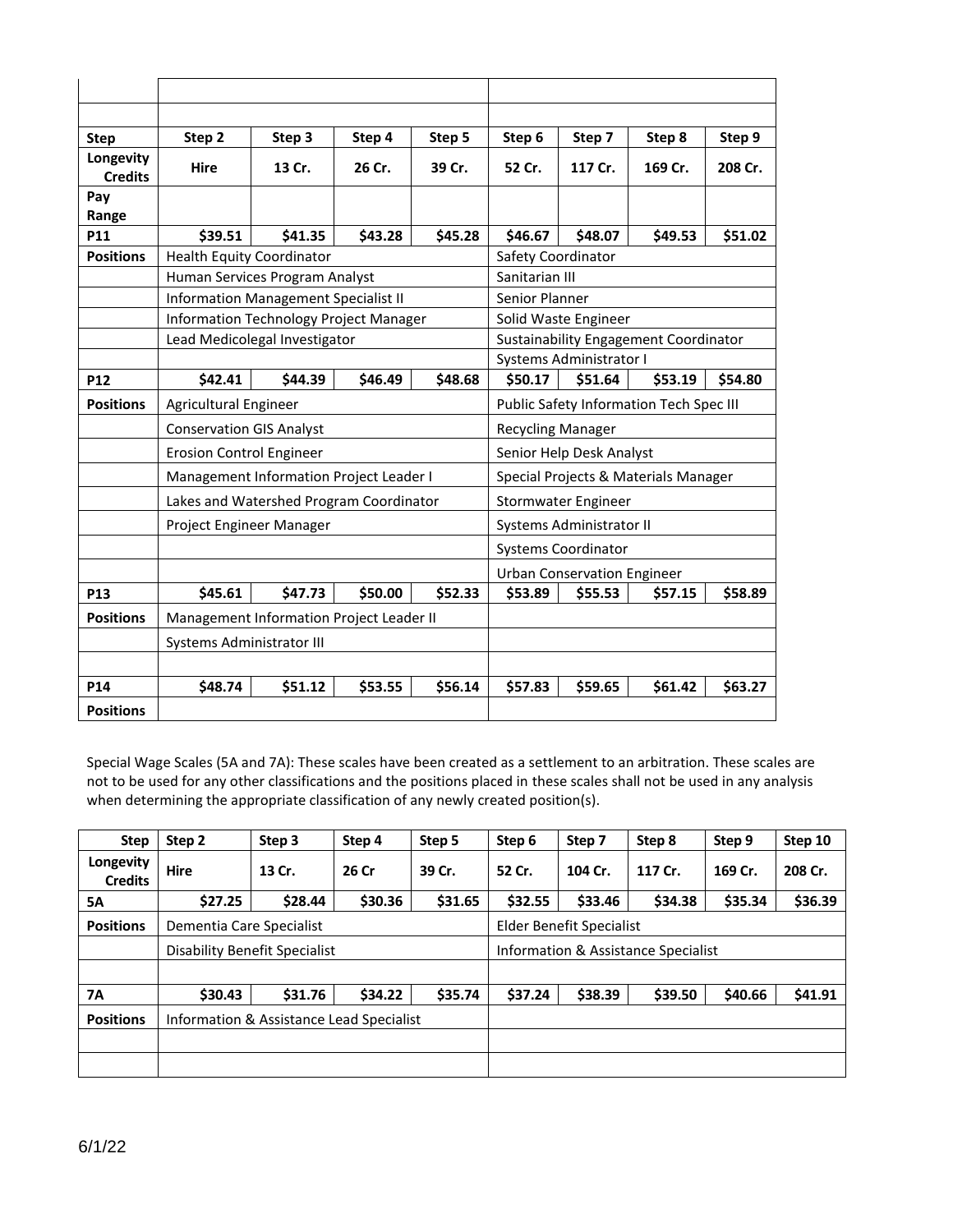|                                            | <b>Employee Group 1871</b> |                          |                             |       |
|--------------------------------------------|----------------------------|--------------------------|-----------------------------|-------|
|                                            | Multi Range Pay Scale      |                          |                             |       |
|                                            | effective June 5, 2022     |                          |                             |       |
|                                            |                            |                          |                             |       |
| Positions                                  | Range                      | <b>Step</b>              | Longevity<br><b>Credits</b> | Rate  |
| Conservation Data<br>Management Specialist | 05-06                      | Hire                     | 0 Cr                        | 26.61 |
| Conservation Specialist I                  |                            | 3                        | 13 Cr                       | 27.74 |
| <b>Erosion Control Specialist</b>          |                            | $\overline{4}$           | 26 Cr                       | 28.93 |
| Land Restoration Specialist                |                            | 5                        | 39 Cr                       | 30.18 |
| Zoning Inspector                           |                            | 6                        | 52 Cr                       | 30.36 |
|                                            |                            | $\overline{7}$           | 65 Cr                       | 31.65 |
|                                            |                            | 8                        | 78 Cr                       | 32.55 |
|                                            |                            | 9                        | 117 Cr                      | 33.46 |
|                                            |                            | 10                       | 169 Cr                      | 34.37 |
|                                            |                            | 11                       | 208 Cr                      | 35.33 |
|                                            |                            |                          |                             |       |
| <b>GIS Specialist</b>                      | 05-09                      | <b>Step</b>              | Longevity<br>Credits        | Rate  |
|                                            |                            | Hire                     | 0 Cr                        | 26.61 |
|                                            |                            | 3                        | 13 Cr                       | 27.74 |
|                                            |                            | $\overline{\mathcal{A}}$ | 26 Cr                       | 28.93 |
|                                            |                            | $\sqrt{5}$               | 39 Cr                       | 30.18 |
|                                            |                            | $\,6$                    | 52 Cr                       | 30.36 |
|                                            |                            | $\overline{7}$           | 65 Cr                       | 31.65 |
|                                            |                            | $\,8\,$                  | 78 Cr                       | 32.05 |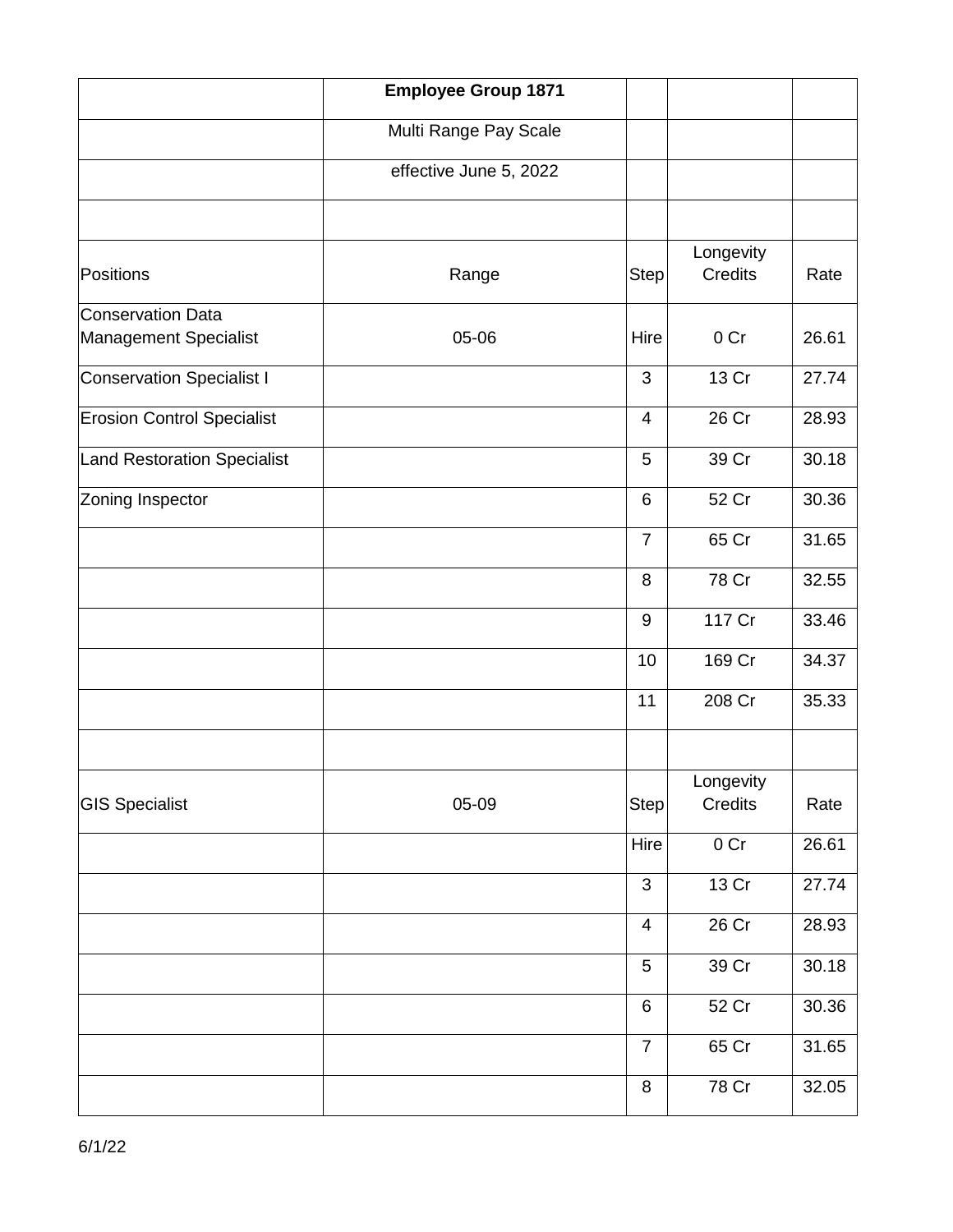| 05-09 | $9\,$ | 91 Cr  | 33.45 |
|-------|-------|--------|-------|
|       | 10    | 104 Cr | 34.22 |
|       | 11    | 117 Cr | 35.74 |
|       | 12    | 130 Cr | 36.97 |
|       | 13    | 143 Cr | 38.75 |
|       | 14    | 156 Cr | 39.94 |
|       | 15    | 169 Cr | 41.12 |
|       | 16    | 182 Cr | 42.30 |
|       | 17    | 208 Cr | 43.59 |

| 06-08 | Step                    | Longevity<br>Credits | Rate  |
|-------|-------------------------|----------------------|-------|
|       | Hire                    | 0 Cr                 | 27.89 |
|       | 3                       | 13 Cr                | 29.11 |
|       | $\overline{\mathbf{4}}$ | 26 Cr                | 30.36 |
|       | 5                       | 39 Cr                | 31.65 |
|       | $\,6\,$                 | 52 Cr                | 32.05 |
|       | $\overline{7}$          | 65 Cr                | 33.45 |
|       | 8                       | 78 Cr                | 34.22 |
|       | $\boldsymbol{9}$        | 91 Cr                | 35.74 |
|       | $10$                    | 104 Cr               | 36.82 |
|       | 11                      | 117 Cr               | 37.88 |
|       | 12                      | 169 Cr               | 39.03 |
|       | 13                      | 208 Cr               | 40.20 |
|       |                         |                      |       |
|       |                         |                      |       |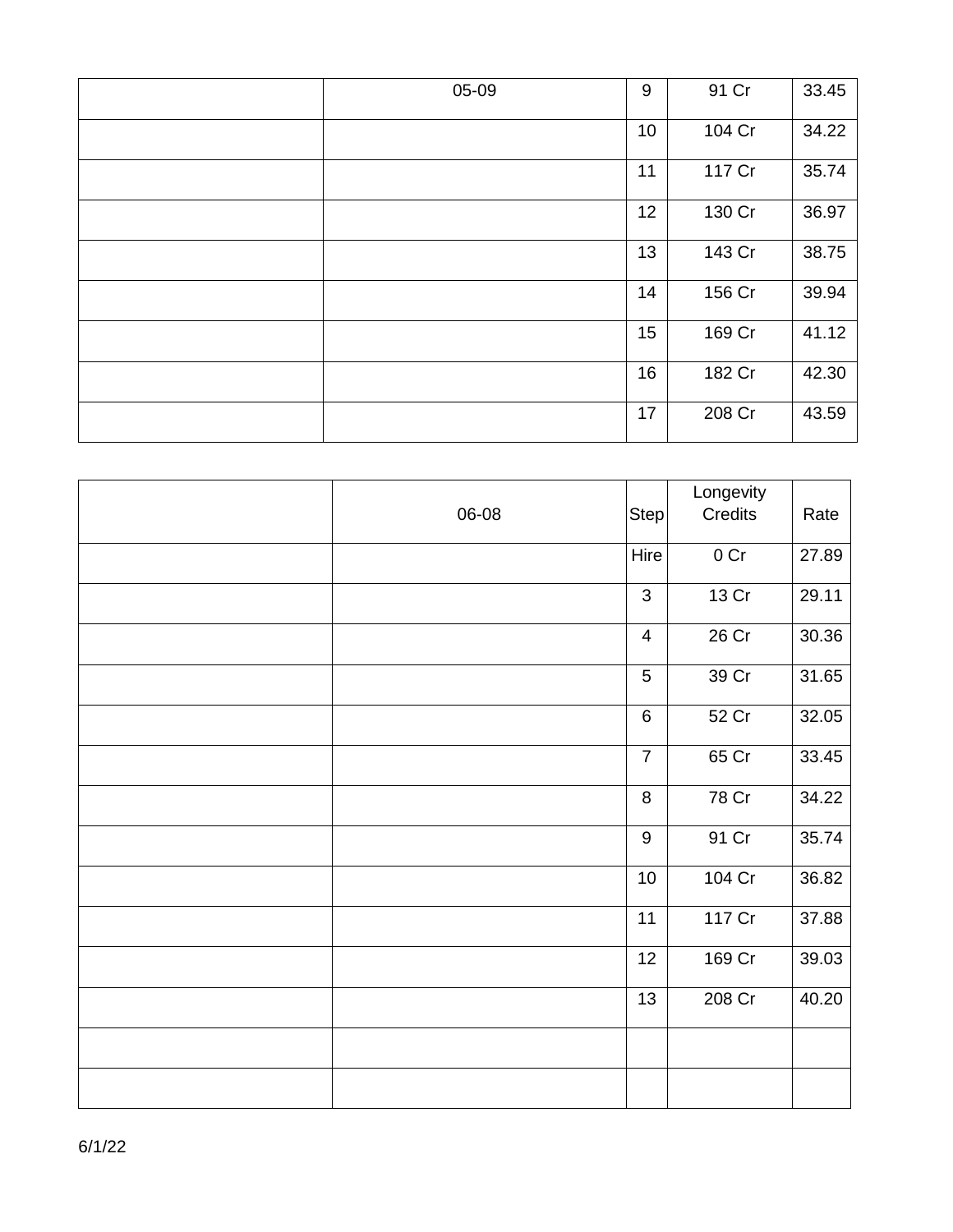|       |                 | Longevity       |       |
|-------|-----------------|-----------------|-------|
| 07-09 | Step            | Credits         | Rate  |
|       | Hire            | 0 <sub>cr</sub> | 29.43 |
|       | $\mathsf 3$     | 13 Cr           | 30.69 |
|       | $\overline{4}$  | 26 Cr           | 32.05 |
|       | 5               | 39 Cr           | 33.45 |
|       | $6\phantom{1}6$ | 52 Cr           | 34.22 |
|       | $\overline{7}$  | 65 Cr           | 35.74 |
|       | 8               | 78 Cr           | 36.97 |
|       | $9\,$           | 91 Cr           | 38.75 |
|       | 10              | 104 Cr          | 39.94 |
|       | 11              | 117 Cr          | 41.12 |
|       | 12              | 169 Cr          | 42.30 |
|       | 13              | 208 Cr          | 43.59 |

|            |       |                | Longevity       |       |
|------------|-------|----------------|-----------------|-------|
| Accountant | 08-09 | <b>Step</b>    | Credits         | Rate  |
|            |       | Hire           | 0 <sub>cr</sub> | 31.42 |
|            |       | 3              | 13 Cr           | 32.81 |
|            |       | $\overline{4}$ | 26 Cr           | 34.22 |
|            |       | 5              | 39 Cr           | 35.74 |
|            |       | $6\,$          | 52 Cr           | 36.97 |
|            |       | $\overline{7}$ | 65 Cr           | 38.75 |
|            |       | 8              | 78 Cr           | 39.94 |
|            |       | $9\,$          | 117 Cr          | 41.12 |
|            |       | 10             | 169 Cr          | 42.30 |
|            |       | 11             | 208 Cr          | 43.59 |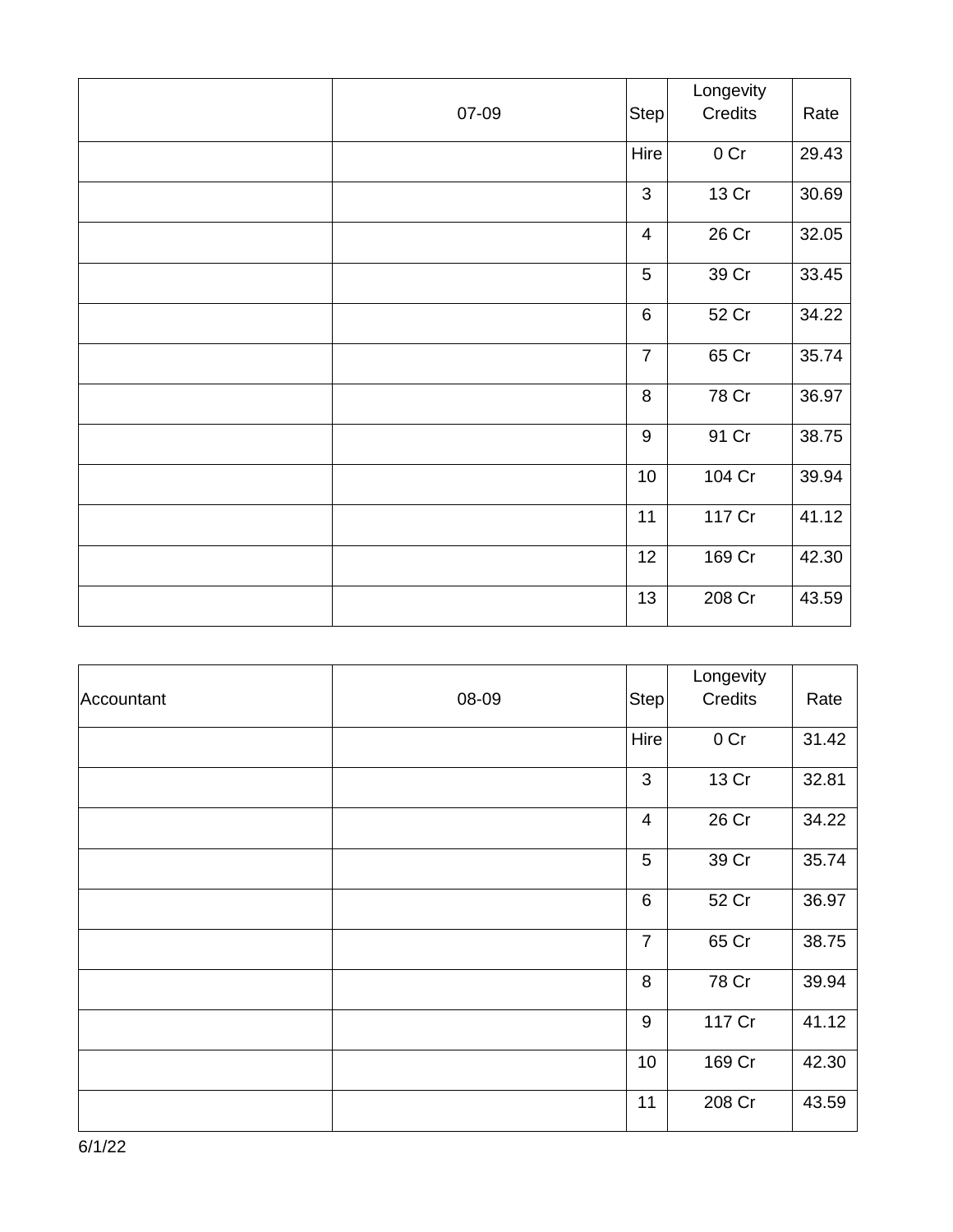| 08-10 | Step            | Longevity<br>Credits | Rate  |
|-------|-----------------|----------------------|-------|
|       | Hire            | 0 <sub>cr</sub>      | 31.42 |
|       | $\mathfrak{B}$  | 13 Cr                | 32.81 |
|       | $\overline{4}$  | 26 Cr                | 34.22 |
|       | 5               | 39 Cr                | 35.74 |
|       | $6\phantom{1}6$ | 52 Cr                | 36.97 |
|       | $\overline{7}$  | 65 Cr                | 38.75 |
|       | 8               | 78 Cr                | 40.04 |
|       | $9\,$           | 91 Cr                | 41.93 |
|       | 10              | 104 Cr               | 43.15 |
|       | 11              | 117 Cr               | 44.45 |
|       | 12              | 169 Cr               | 45.80 |
|       | 13              | 208 Cr               | 47.22 |

| 09-10 | $\vert$ Step $\vert$ | Longevity<br>Credits | Rate  |
|-------|----------------------|----------------------|-------|
|       | Hire                 | 0 <sub>cr</sub>      | 33.89 |
|       | 3                    | 13 Cr                | 35.34 |
|       | $\overline{4}$       | 26 Cr                | 36.97 |
|       | 5                    | 39 Cr                | 38.75 |
|       | $6\phantom{1}6$      | 52 Cr                | 40.04 |
|       | $\overline{7}$       | 65 Cr                | 41.93 |
|       | 8                    | 78 Cr                | 43.15 |
|       | $9$                  | 117 Cr               | 44.45 |
|       | 10                   | 156 Cr               | 45.80 |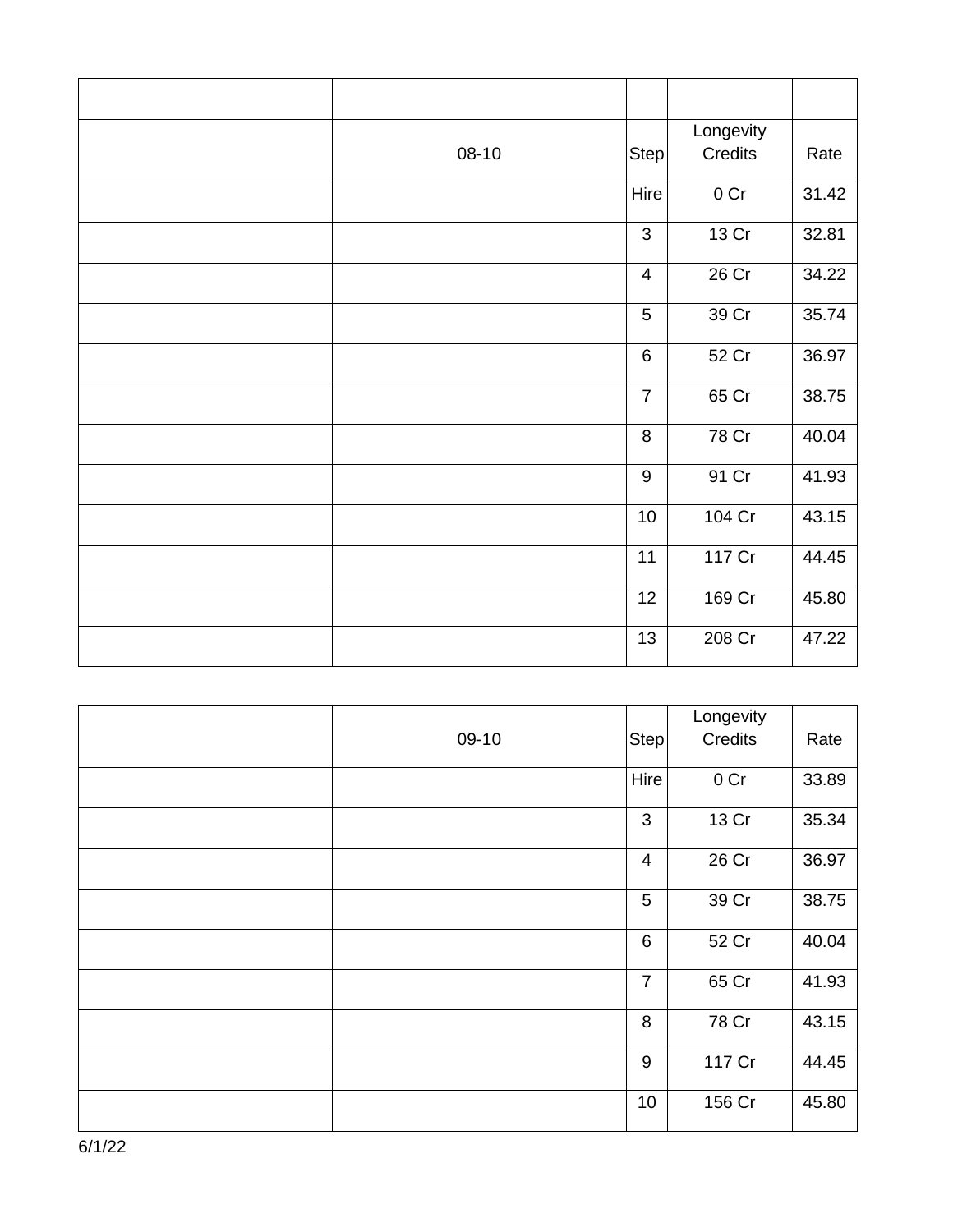|                               | 09-10 | 11             | 208 Cr          | 47.22 |
|-------------------------------|-------|----------------|-----------------|-------|
|                               |       |                |                 |       |
|                               |       |                | Longevity       |       |
| Electronic Systems Specialist | 09-11 | <b>Step</b>    | <b>Credits</b>  | Rate  |
| Network Systems Programmer    |       | Hire           | 0 <sub>cr</sub> | 33.89 |
|                               |       | 3              | 13 Cr           | 35.34 |
|                               |       | $\overline{4}$ | 26 Cr           | 36.97 |
|                               |       | 5              | 39 Cr           | 38.75 |
|                               |       | $\,6\,$        | 52 Cr           | 40.04 |
|                               |       | $\overline{7}$ | 65 Cr           | 41.93 |
|                               |       | 8              | 78 Cr           | 43.28 |
|                               |       | $9\,$          | 91 Cr           | 45.28 |
|                               |       | 10             | 104 Cr          | 46.67 |
|                               |       | 11             | 117 Cr          | 48.07 |
|                               |       | 12             | 169 Cr          | 49.53 |
|                               |       | 13             | 208 Cr          | 51.02 |

| $10 - 11$ | Stepl          | Longevity<br>Credits | Rate  |
|-----------|----------------|----------------------|-------|
|           | Hire           | 0 <sub>cr</sub>      | 36.53 |
|           | 3              | 13 Cr                | 38.23 |
|           | $\overline{4}$ | 26 Cr                | 40.04 |
|           | 5              | 39 Cr                | 41.93 |
|           | $\,6$          | 52 Cr                | 43.28 |
|           | $\overline{7}$ | 65 Cr                | 45.28 |
|           | 8              | 78 Cr                | 46.67 |
|           | $9\,$          | 117 Cr               | 48.07 |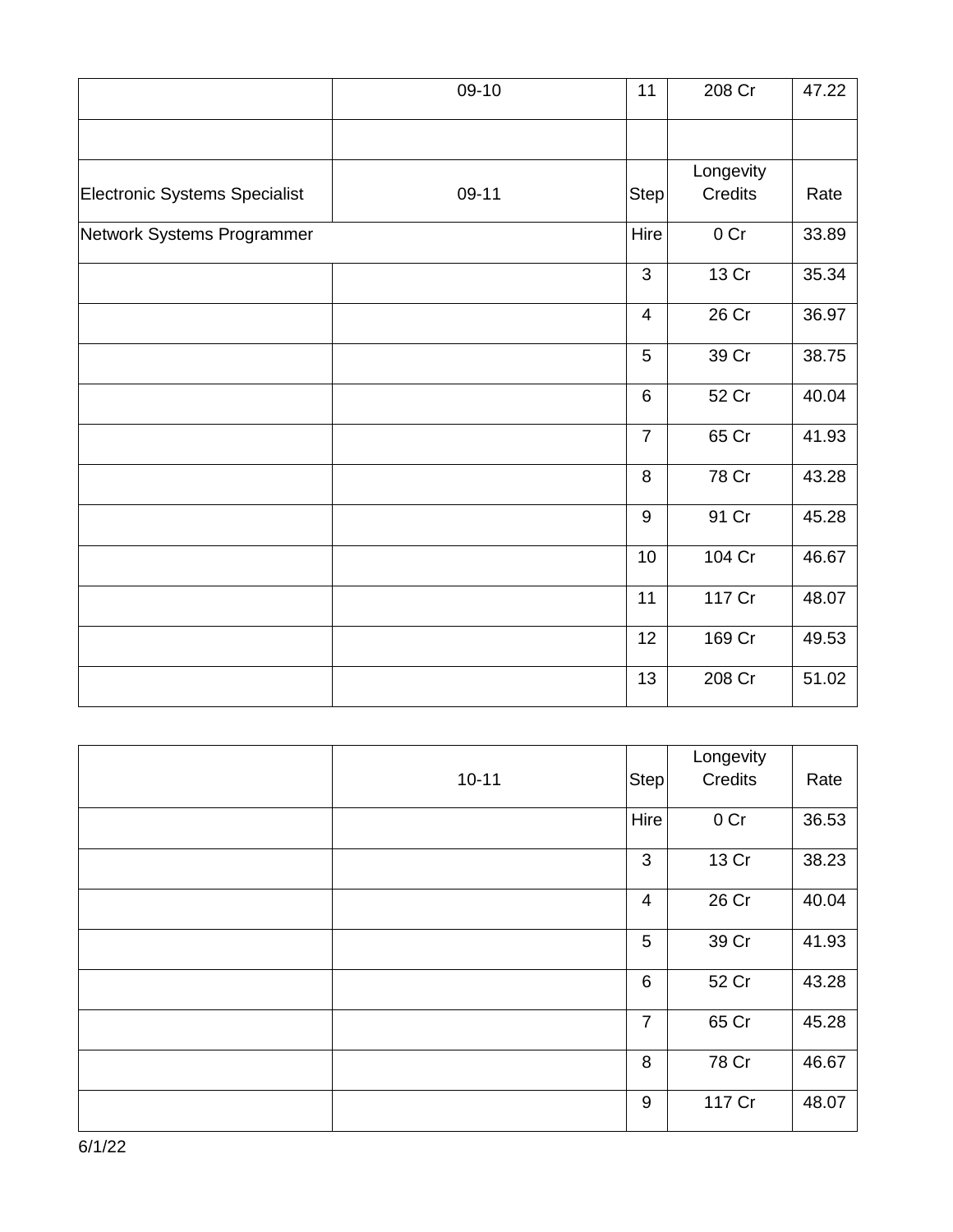|           | $10$                    | 169 Cr          | 49.53 |
|-----------|-------------------------|-----------------|-------|
|           | 11                      | 208 Cr          | 51.02 |
|           |                         |                 |       |
|           |                         | Longevity       |       |
| $11 - 12$ | Step                    | Credits         | Rate  |
|           | Hire                    | 0 <sub>cr</sub> | 39.51 |
|           | 3                       | 13 Cr           | 41.35 |
|           | $\overline{\mathbf{4}}$ | 26 Cr           | 43.28 |
|           | 5                       | 39 Cr           | 45.28 |
|           | $6\phantom{1}$          | 52 Cr           | 46.49 |
|           | $\overline{7}$          | 65 Cr           | 48.68 |
|           | 8                       | 78 Cr           | 50.17 |
|           | $\boldsymbol{9}$        | 117 Cr          | 51.64 |
|           | $10$                    | 169 Cr          | 53.19 |
|           | 11                      | 208 Cr          | 54.80 |

|                           |           | <b>Step</b>    | Longevity<br>Credits | Rate  |
|---------------------------|-----------|----------------|----------------------|-------|
| Senior GIS Analyst        | $12 - 13$ | Hire           | 0 Cr                 | 42.41 |
| Senior Programmer Analyst |           | 3              | 13 Cr                | 44.39 |
|                           |           | $\overline{4}$ | 26 Cr                | 46.49 |
|                           |           | 5              | 39 Cr                | 48.68 |
|                           |           | 6              | 52 Cr                | 50.00 |
|                           |           | $\overline{7}$ | 65 Cr                | 52.33 |
|                           |           | 8              | 78 Cr                | 53.89 |
|                           |           | 9              | 117 Cr               | 55.53 |
|                           |           | 10             | 169 Cr               | 57.15 |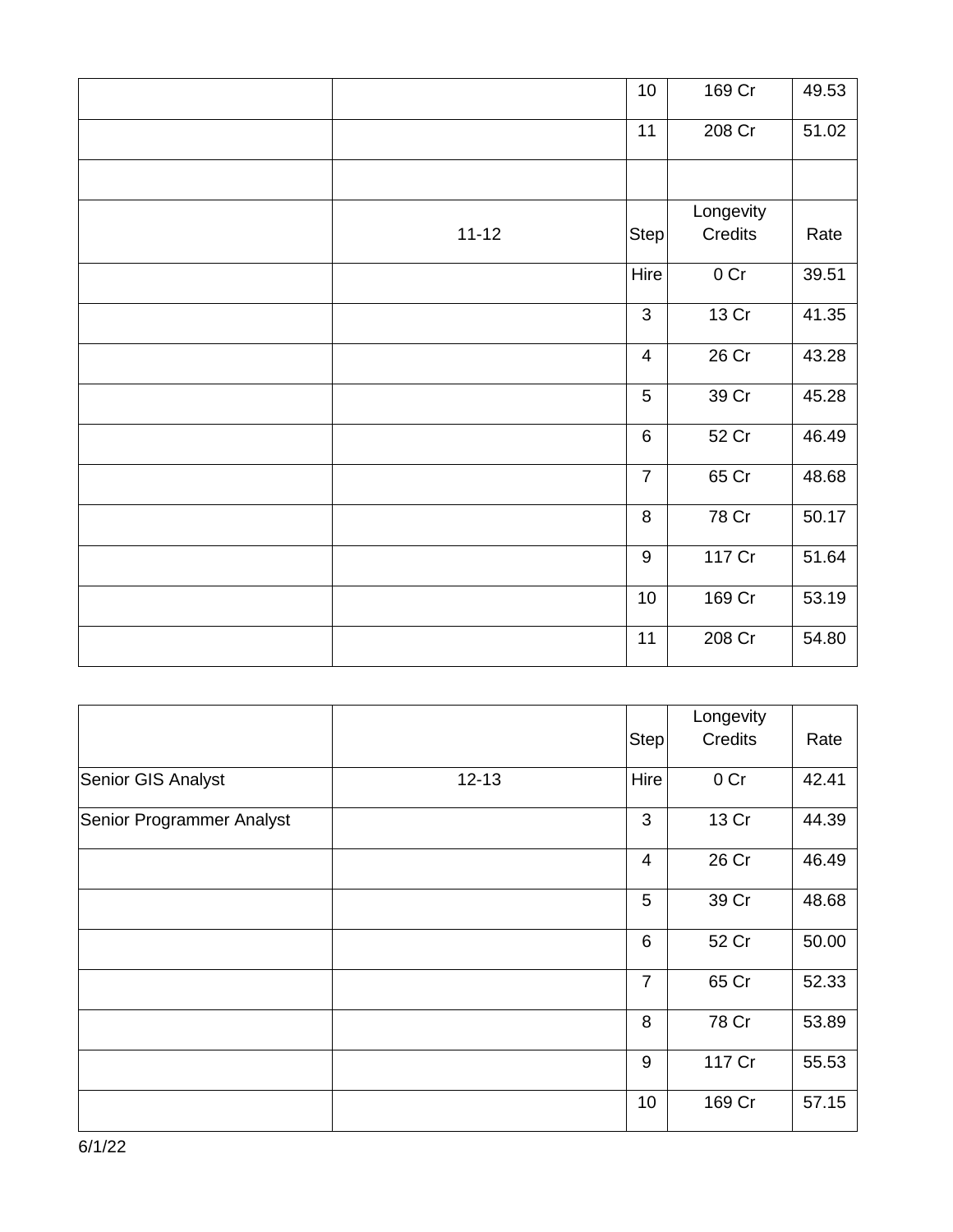|           | 11               | 208 Cr    | 58.89 |
|-----------|------------------|-----------|-------|
|           |                  |           |       |
|           |                  | Longevity |       |
| $13 - 15$ | Step             | Credits   | Rate  |
|           | Hire             | 0 Cr      | 45.61 |
|           | 3                | 13 Cr     | 47.73 |
|           | $\overline{4}$   | 26 Cr     | 50.00 |
|           | 5                | 39 Cr     | 52.33 |
|           | $\,6$            | 52 Cr     | 53.55 |
|           | $\overline{7}$   | 65 Cr     | 56.14 |
|           | 8                | 78 Cr     | 57.22 |
|           | $\boldsymbol{9}$ | 91 Cr     | 60.00 |
|           | $10$             | 104 Cr    | 61.81 |
|           | 11               | 117 Cr    | 63.70 |
|           | 12               | 169 Cr    | 65.65 |
|           | 13               | 208 Cr    | 67.63 |

Employee Group includes all regular full-time and regular part-time professional employees of Dane County, excluding supervisors, managerial, confidential and executive employees and all employees in other Employee Groups.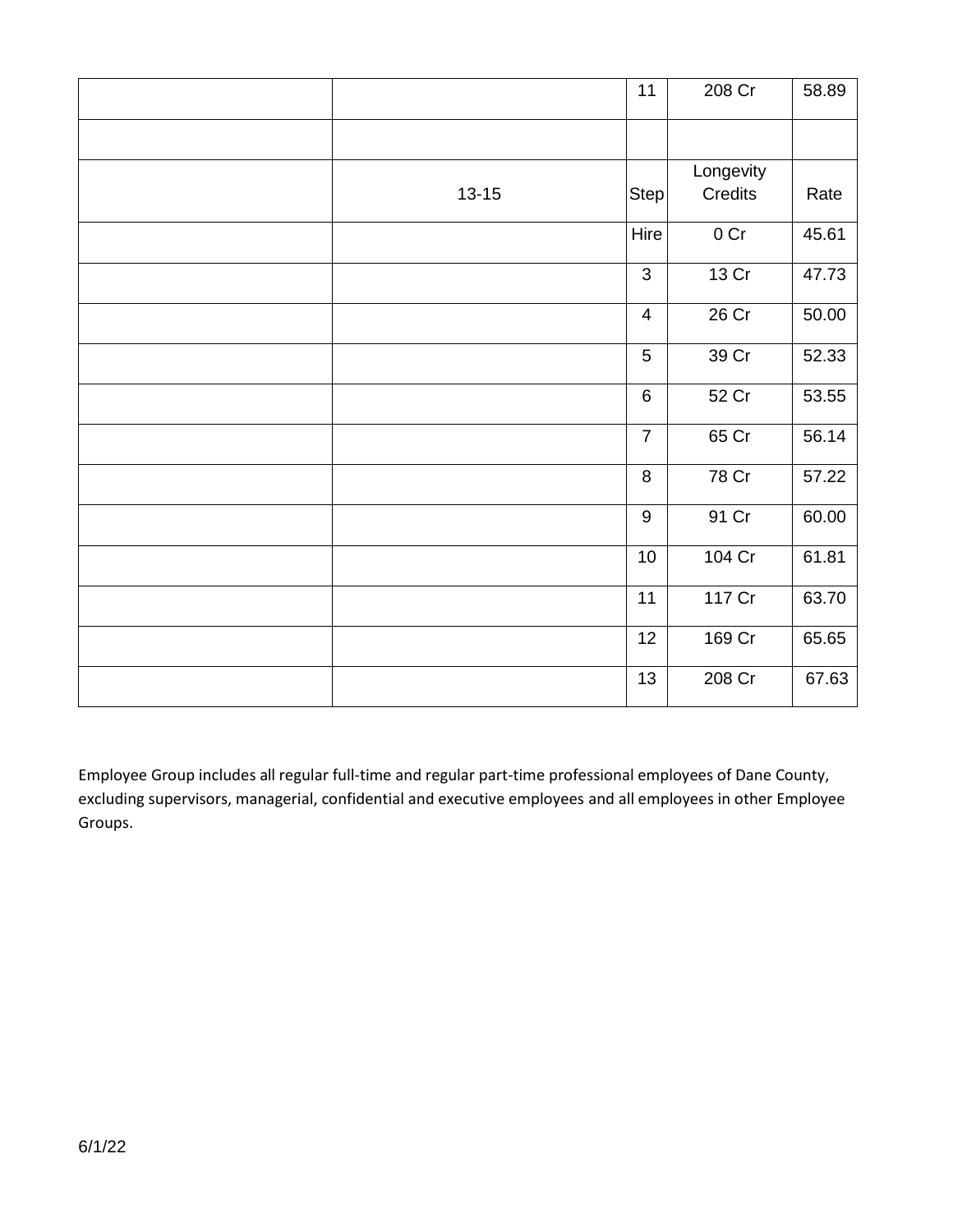# **ATTORNEYS SALARY SCHEDULE**

Effective 6/5/22

| <b>PROB RATE</b> |          | <b>Step</b><br>22 | Hourly<br><b>Rate</b><br>35.62 | Annual<br><u>Rate</u><br>74,090 |
|------------------|----------|-------------------|--------------------------------|---------------------------------|
|                  |          |                   |                                |                                 |
| After            | 6.5 LC   | 23                | 37.04                          | 77,043                          |
|                  |          | 23.5              | 37.84                          | 78,707                          |
| After            | 19.5 LC  | 24                | 38.57                          | 80,226                          |
|                  |          | 24.5              | 39.40                          | 81,952                          |
| After            | 32.5 LC  | 25                | 40.20                          | 83,616                          |
|                  |          | 25.5              | 40.95                          | 85,176                          |
| After            | 45.5 LC  | 26                | 41.80                          | 86,944                          |
|                  |          | 26.5              | 42.65                          | 88,712                          |
| After            | 58.5 LC  | 27                | 43.38                          | 90,230                          |
|                  |          | 27.5              | 44.37                          | 92,290                          |
| After            | 71.5 LC  | 28                | 45.20                          | 94,016                          |
|                  |          | 28.5              | 45.96                          | 95,597                          |
| After            | 84.5 LC  | 29                | 46.89                          | 97,531                          |
|                  |          | 29.5              | 47.80                          | 99,424                          |
| After            | 97.5 LC  | 30                | 48.70                          | 101,296                         |
|                  |          | 30.5              | 49.60                          | 103,168                         |
| After            | 110.5 LC | 31                | 50.62                          | 105,290                         |
|                  |          | 31.5              | 51.60                          | 107,328                         |
| After            | 123.5 LC | 32                | 52.65                          | 109,512                         |
|                  |          | 32.5              | 53.58                          | 111,446                         |
| After            | 136.5 LC | 33                | 54.65                          | 113,672                         |
|                  |          | 33.5              | 55.77                          | 116,002                         |
| After            | 149.5 LC | 34                | 56.87                          | 118,290                         |
|                  |          | 34.5              | 57.94                          | 120,515                         |
| After            | 162.5 LC | 35                | 59.02                          | 122,762                         |
|                  |          | 35.5              | 60.38                          | 125,590                         |
| After            | 175.5 LC | 36                | 61.53                          | 127,982                         |
|                  |          | 36.5              | 62.87                          | 130,770                         |
| After            | 188.5 LC | 37                | 64.15                          | 133,432                         |

6/1/22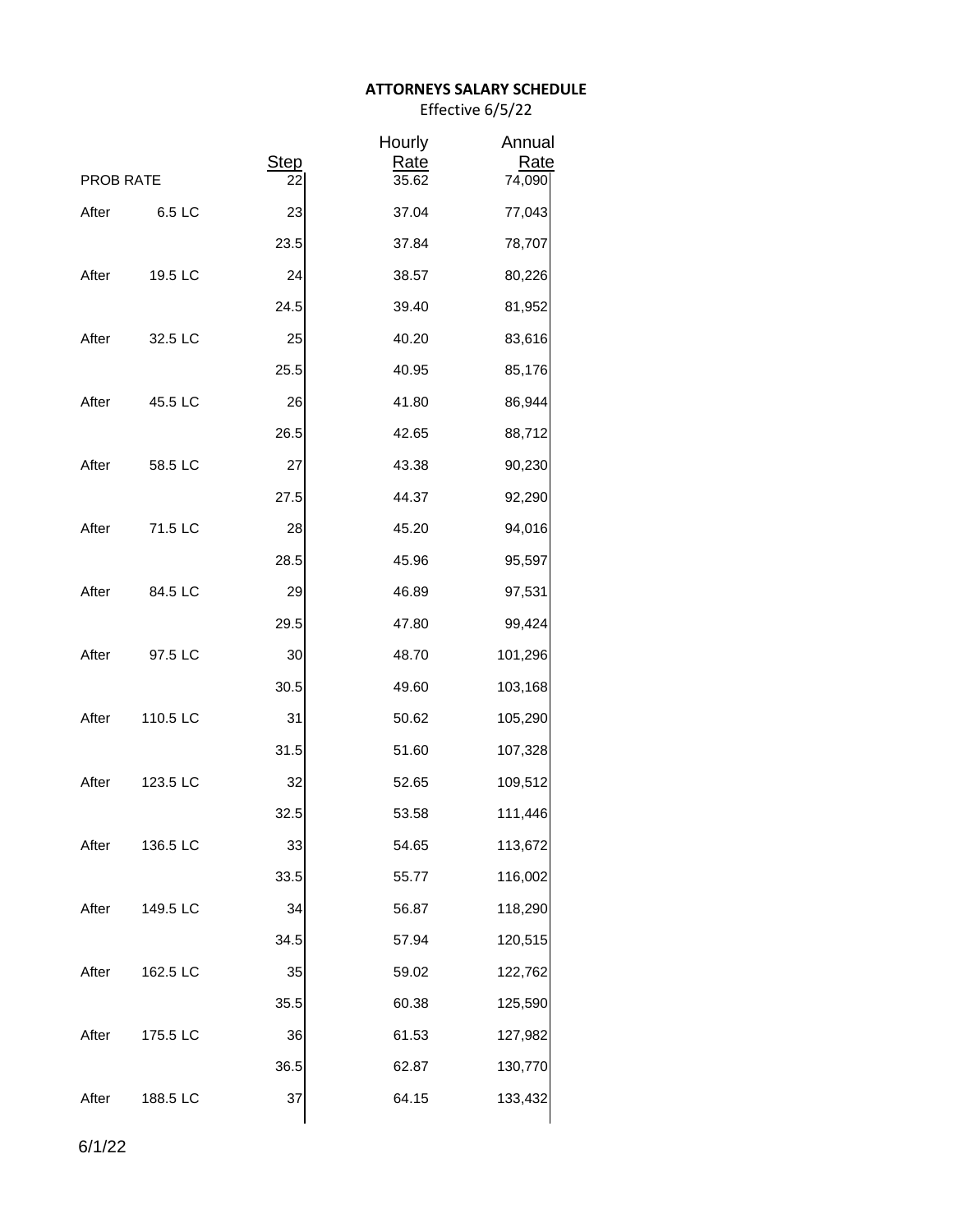|          | 37.5 | 65.57 | 136,386 |
|----------|------|-------|---------|
| 201.5 LC | 38   | 66.97 | 139,298 |
|          | 38.5 | 68.46 | 142,397 |
| 214.5 LC | 39   | 69.93 | 145,454 |
|          | 39.5 | 71.66 | 149,053 |
| 227.5 LC | 40   | 73.37 | 152,610 |
|          |      |       |         |

Job classifications on this schedule start at different probationary step levels. The probationary or entry step levels are as follows:

Assistant Corporation Counsel - Step 22

Circuit Court Commissioner - Step 30

Second step of each respective salary range is reached after six and one-half (6.50) longevity credits and all remaining steps after each additional thirteen (13) longevity credits.

Actual pay based on hourly rates: annual rates based on hourly conversions.

\* Based on two thousand eighty (2,080) hours per year.

NOTE: "LC" means "Longevity Credits" as defined in Longevity Policy in the Employee Benefit Handbook. The longevity schedule, as presented, assumes that an employee is hired at step 22 and moves straight through the schedule without receiving half steps.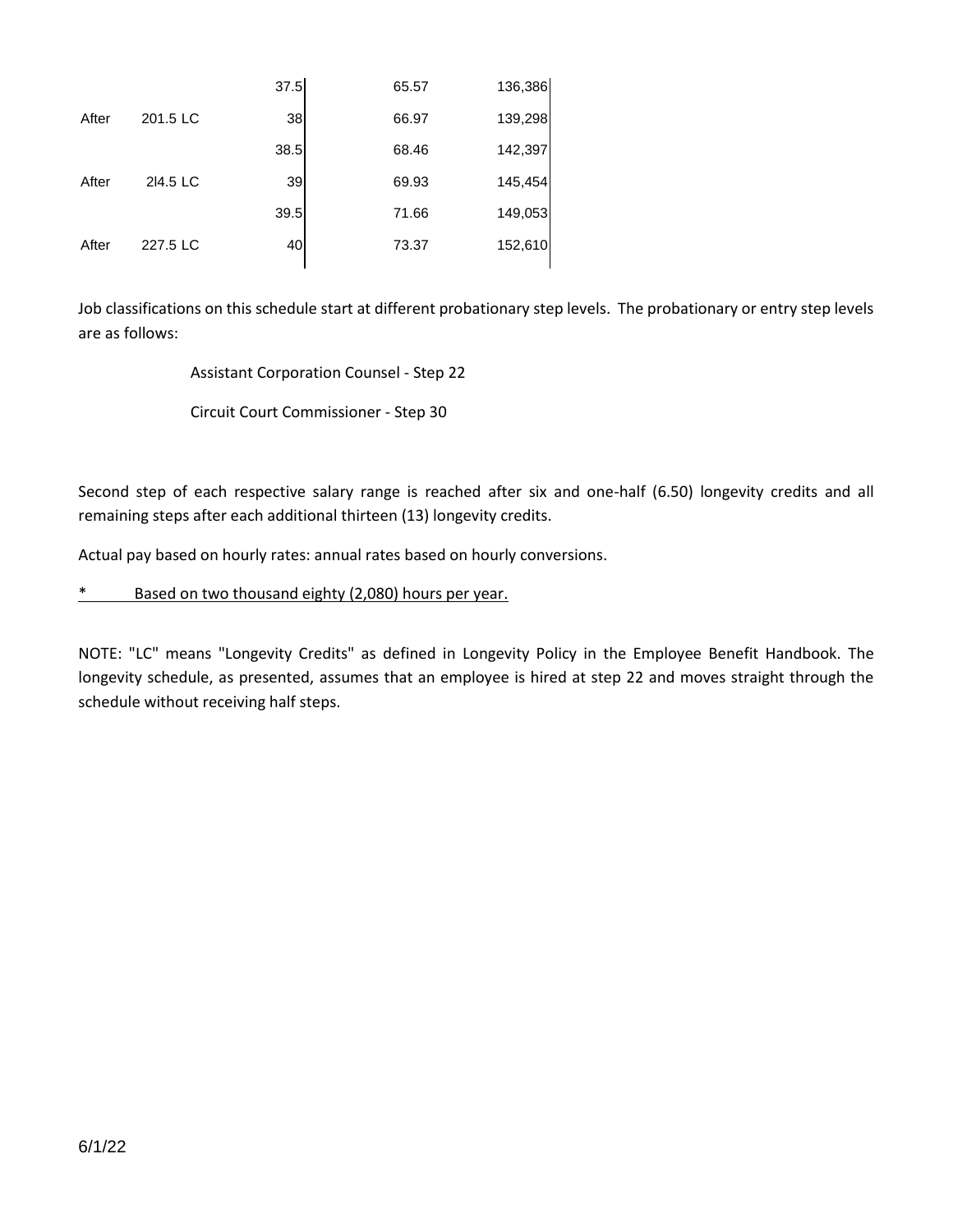# **Building & Construction Trades Council of South Central WI** Effective 6/5/22

# **Rates of Pay.**

The following hourly wage rates will be payable effective as noted for employees in each of the following crafts:

| <b>Job Classifications</b> |      | <b>Effective 12/19/21</b> |
|----------------------------|------|---------------------------|
| Carpenters                 |      | 34.87                     |
| Electricians               |      | 40.52                     |
|                            |      |                           |
| Apprentice Electrician     |      |                           |
| % of Electrician           | 40%  | 17.89                     |
|                            | 45%  | 19.76                     |
|                            | 55%  | 23.47                     |
|                            | 65%  | 27.19                     |
|                            | 75%  | 30.93                     |
|                            | 80%  | 32.80                     |
|                            | 100% | 40.52                     |
|                            |      |                           |
| Painters                   |      | 33.62                     |
|                            |      |                           |
| Apprentice Painter         |      |                           |
| % of Painter               | 45%  | 16.78                     |
|                            | 55%  | 19.83                     |
|                            | 65%  | 22.91                     |
|                            | 75%  | 25.97                     |
|                            | 85%  | 29.04                     |
|                            |      |                           |
| <b>Steamfitters</b>        |      | 42.64                     |
|                            |      |                           |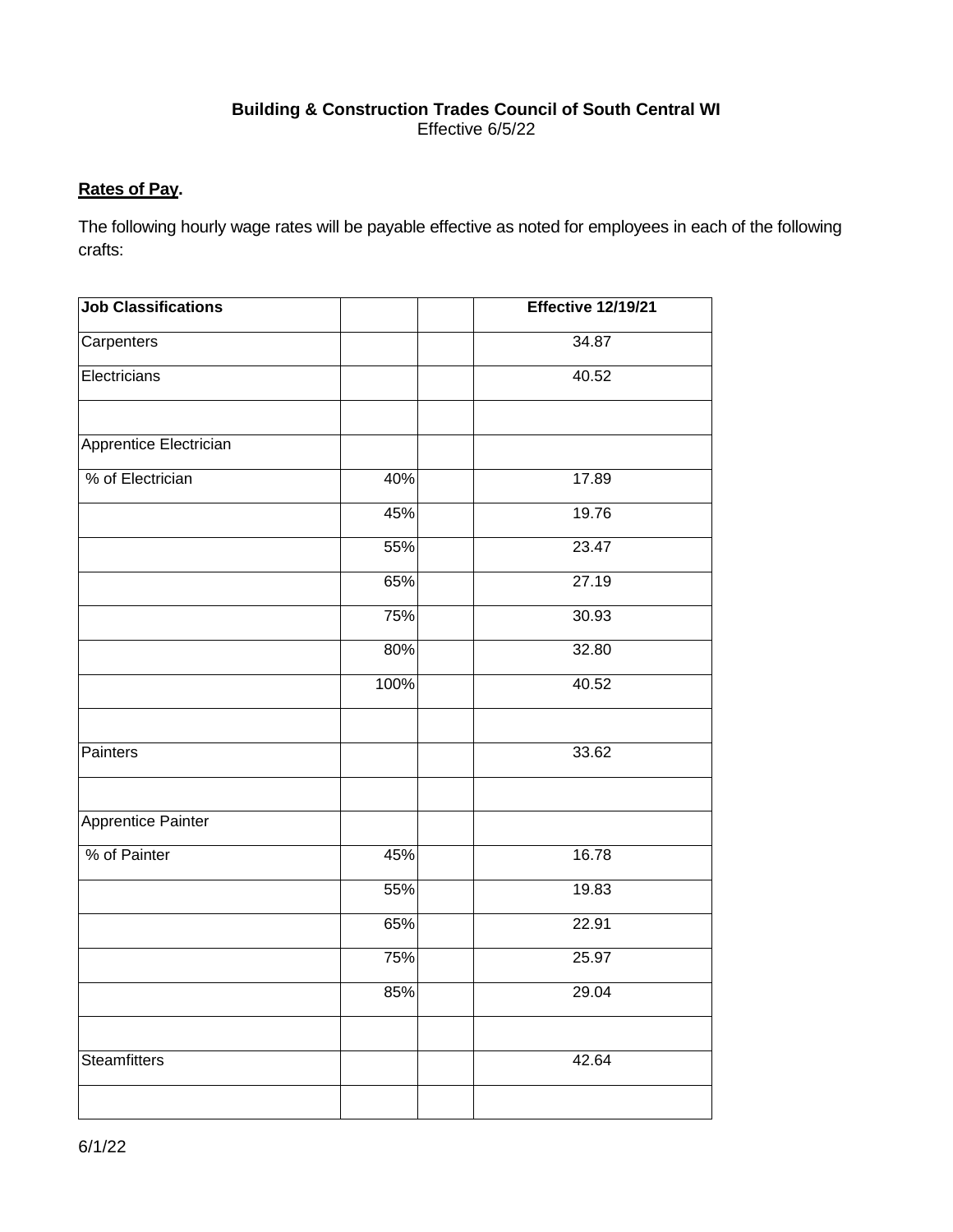| Apprentice Steamfitter      |     |       |
|-----------------------------|-----|-------|
| % of Steamfitter            | 40% | 18.69 |
|                             | 45% | 20.63 |
|                             | 50% | 22.63 |
|                             | 55% | 24.57 |
|                             | 60% | 26.52 |
|                             | 65% | 28.50 |
|                             | 70% | 30.45 |
|                             | 75% | 32.40 |
|                             | 80% | 34.37 |
|                             | 85% | 36.41 |
|                             |     |       |
| <b>Lead Building Trades</b> |     | 45.95 |

Employee Group includes all full-time and regular part-time carpenters, electricians, painters and steamfitters employed by the County. Employees excluded from this employee group are all office, blue collar, technical, security and public safety, clerical, professional, confidential, managerial and supervisory employees.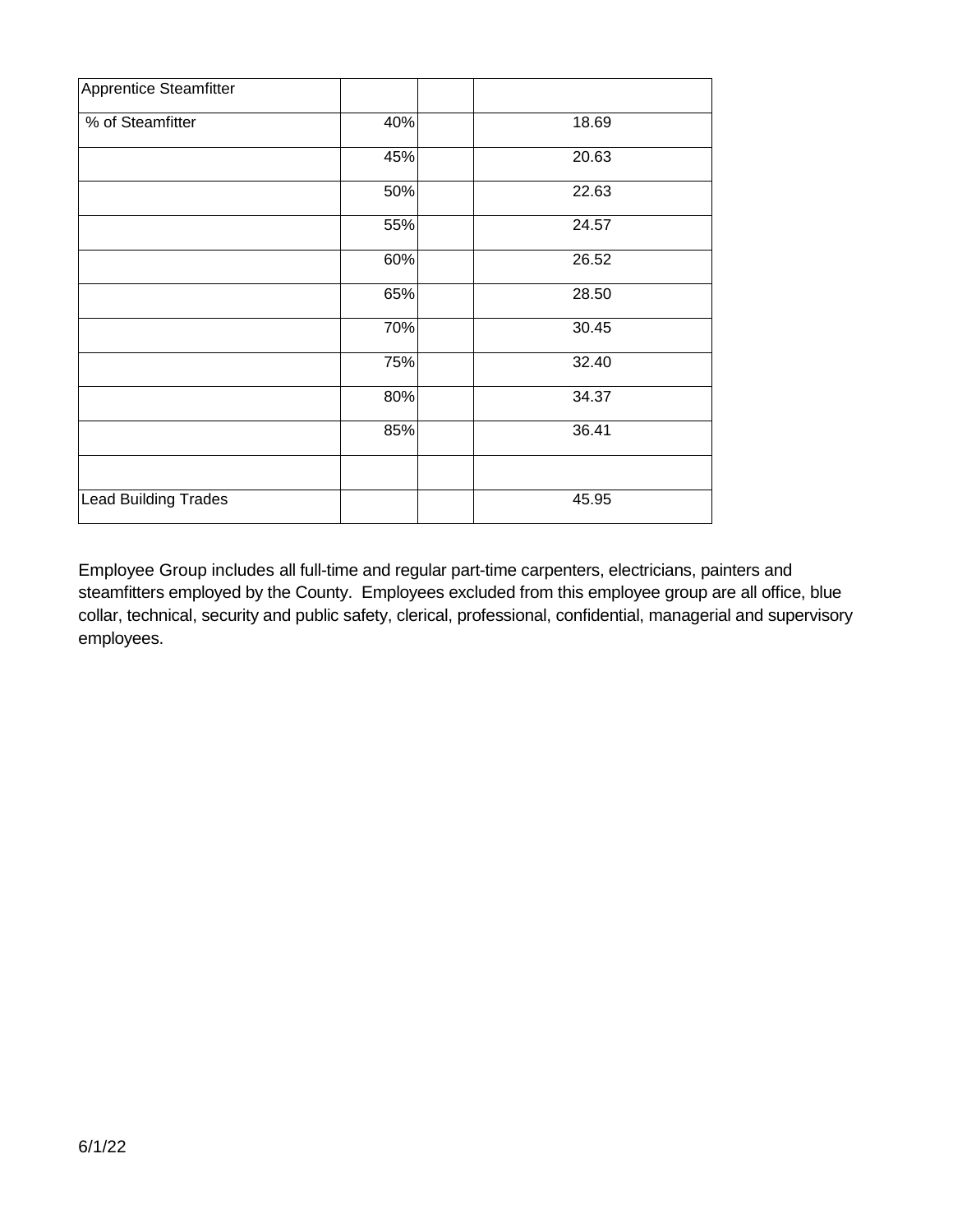# **HEALTHCARE PROFESSIONALS SALARY SCHEDULE**

For Positions Coded with **"N"** in the Salary Schedule

# Effective 6/5/22

|                                              |                        |                |           | Hourly Bi-Weekly(K) Monthly(J) Annual(J) |             |             |
|----------------------------------------------|------------------------|----------------|-----------|------------------------------------------|-------------|-------------|
| <b>Classification Title</b>                  | <b>Range Step Rate</b> |                |           | Rate                                     | Rate        | Rate        |
| Communicable Disease Outreach Specialist     | 16                     | 1              | 30.91     | 2,472.80                                 | 5,358       | 64,293      |
|                                              |                        | $\overline{2}$ | 31.80     | 2,544.00                                 | 5,512       | 66,144      |
|                                              |                        | 3              | 32.75     | 2,620.00                                 | 5,677       | 68,120      |
|                                              |                        | 4              | 33.68     | 2,694.40                                 | 5,838       | 70,054      |
|                                              |                        | 5              | 34.67     | 2,773.60                                 | 6,010       | 72,114      |
|                                              |                        | $^*6$          | 35.70     | 2,856.37                                 | 6,189       | 74,265      |
|                                              |                        | **7            | 36.82     | 2,946.13                                 | 6,384       | 76,600      |
| <b>Classification Title</b>                  | <b>Range Step Rate</b> |                |           | Rate                                     | Rate        | Rate        |
|                                              | 17                     | 1              | 35.13     | 2,810.40                                 | 6,089       | 73,070      |
|                                              |                        | 2              | 36.18     | 2,894.40                                 | 6,271       | 75,254      |
|                                              |                        | 3              | 37.36     | 2,987.37                                 | 6,473       | 77,671      |
|                                              |                        | 4              | 38.50     | 3,079.89                                 | 6,673       | 80,077      |
|                                              |                        | 5              | 39.69     | 3,175.16                                 | 6,880       | 82,554      |
|                                              |                        | $*6$           | 40.93     | 3,274.09                                 | 7,094       | 85,127      |
|                                              |                        | **7            | 42.21     | 3,376.70                                 | 7,316       | 87,794      |
| <b>Classification Title</b>                  | <b>Range Step Rate</b> |                |           | <b>Rate</b>                              | <u>Rate</u> | <u>Rate</u> |
| Dental Health Coordinator                    | 18                     | 1              | 35.79     | 2,863.69                                 | 6,205       | 74,456      |
| <b>Public Health Nurse</b>                   |                        | 2              | 36.93     | 2,955.31                                 | 6,403       | 76,838      |
| <b>Public Health Infection Preventionist</b> |                        | 3              | 38.13     | 3,049.67                                 | 6,608       | 79,291      |
|                                              |                        | 4              | 39.29     | 3,143.10                                 | 6,810       | 81,721      |
|                                              |                        | 5              | 40.46     | 3,237.45                                 | 7,015       | 84,174      |
|                                              |                        | $*6$           | 41.82     | 3,345.55                                 | 7,249       | 86,984      |
|                                              |                        | $**7$          | 43.05     | 3,444.50                                 | 7,463       | 89,557      |
| <b>Classification Title</b>                  | <b>Range Step Rate</b> |                |           | <b>Rate</b>                              | <u>Rate</u> | <b>Rate</b> |
| Communicable Disease Coordinator             | 18A                    | 1              | 37.58     | 3,007.52                                 | 6,517       | 78,195      |
| Immunization Coordinator                     |                        | $\overline{2}$ | 38.77     | 3,101.87                                 | 6,721       | 80,649      |
| Nurse Family Partnership Coordinator         |                        | 3              | 39.98     | 3,198.06                                 | 6,929       | 83,150      |
| Registered Dietician                         |                        | 4              | 41.22     | 3,297.00                                 | 7,144       | 85,722      |
| <b>Registered Nurse</b>                      |                        | 5              | 42.51     | 3,400.52                                 | 7,368       | 88,413      |
| <b>Tuberculosis Coordinator</b>              |                        | $*6$           | 43.80     | 3,503.12                                 | 7,590       | 91,081      |
| WIC Lead worker                              |                        | $**7$          | 45.06     | 3,605.72                                 | 7,813       | 93,749      |
| <b>Classification Title</b>                  | Range Step Rate        |                |           | <b>Rate</b>                              | <u>Rate</u> | <b>Rate</b> |
| <b>Clinical Care Coordinator</b>             | 19                     | 1              | 43.64     | 3,491.64                                 | 7,565       | 90,782      |
|                                              |                        | $\overline{2}$ | 44.90     | 3,591.79                                 | 7,783       | 93,387      |
|                                              |                        | 3              | 46.21     | 3,696.18                                 | 8,009       | 96,101      |
|                                              |                        | 4              | 47.47     | 3,798.02                                 | 8,229       | 98,749      |
|                                              |                        | 5              | 48.78     | 3,902.41                                 | 8,455       | 101,462     |
|                                              |                        | $*6$           | 50.26     | 4,021.23                                 | 8,713       | 104,552     |
|                                              |                        |                | **7 51.63 | 4,130.72                                 | 8,950       | 107,399     |